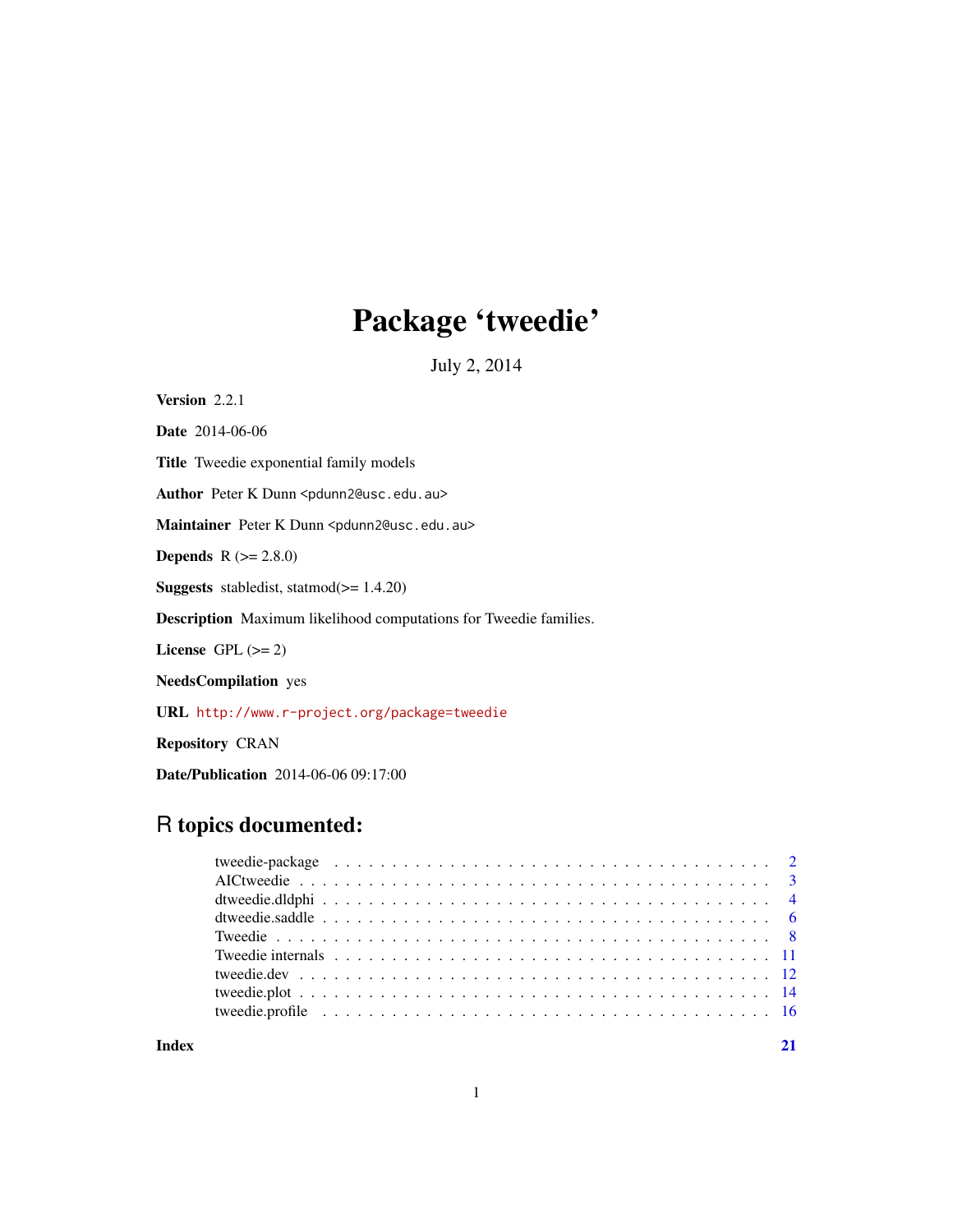<span id="page-1-0"></span>

#### **Description**

Functions for computing and fitting the Tweedie family of distributions

#### Details

| Package: | tweedie    |
|----------|------------|
| Type:    | Package    |
| Version: | 2.2.1      |
| Date:    | 2014-06-06 |
| License: | $GPL (=2)$ |

#### Author(s)

Peter K Dunn

Maintainer: Peter K Dunn <pdunn2@usc.edu.au>

#### References

Dunn, P. K. and Smyth, G. K. (2008). Evaluation of Tweedie exponential dispersion model densities by Fourier inversion. *Statistics and Computing*, 18, 73–86.

Dunn, Peter K and Smyth, Gordon K (2005). Series evaluation of Tweedie exponential dispersion model densities *Statistics and Computing*, 15(4). 267–280.

Dunn, Peter K and Smyth, Gordon K (2001). Tweedie family densities: methods of evaluation. *Proceedings of the 16th International Workshop on Statistical Modelling*, Odense, Denmark, 2–6 July

Jorgensen, B. (1987). Exponential dispersion models. *Journal of the Royal Statistical Society*, B, 49, 127–162.

Jorgensen, B. (1997). *Theory of Dispersion Models*. Chapman and Hall, London.

Tweedie, M. C. K. (1984). An index which distinguishes between some important exponential families. *Statistics: Applications and New Directions. Proceedings of the Indian Statistical Institute Golden Jubilee International Conference* (Eds. J. K. Ghosh and J. Roy), pp. 579–604. Calcutta: Indian Statistical Institute.

#### Examples

```
# Generate random numbers
set.seed(987654)
y <- rtweedie( 25, xi=1.5, mu=1, phi=1)
# With Tweedie index xi between 1 and 2, this produces continuous
```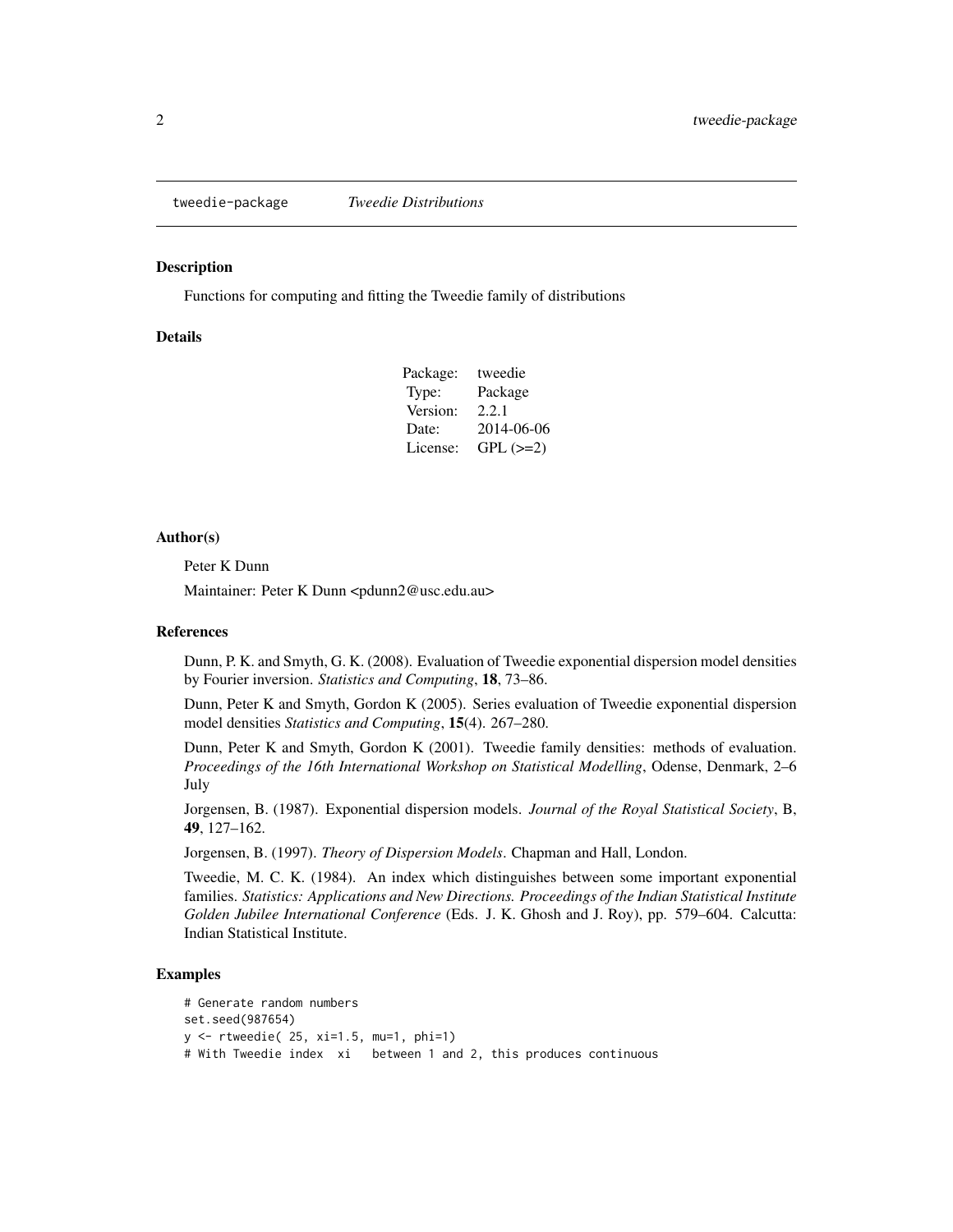#### <span id="page-2-0"></span>AICtweedie 3

```
# data with exact zeros
x \le rnorm( length(y), 0, 1) # Unrelated predictor
# With exact zeros, Tweedie index xi must be between 1 and 2
# Fit the tweedie distribution; expect xi about 1.5
library(statmod)
out <- tweedie.profile( y~1, xi.vec=seq(1.1, 1.9, length=9), do.plot=TRUE)
out$xi.max
# Plot this distribution
tweedie.plot( seq(0, max(y), length=1000), mu=mean(y),
             xi=out$xi.max, phi=out$phi.max)
# Fit the glm
require(statmod) # Provides tweedie family functions
summary(glm( y ~ x, family=tweedie(var.power=out$xi.max, link.power=0) ))
```

```
AICtweedie Tweedie Distributions
```
#### Description

The AIC for Tweedie models

#### Usage

AICtweedie( glm.obj, k = 2)

#### Arguments

| glm.obj | a fitted Tweedie glm object                                           |
|---------|-----------------------------------------------------------------------|
|         | numeric: the penalty per parameter to be used; the default is $k = 2$ |

#### Details

See [AIC](#page-0-0) for more details on the AIC; see [dtweedie](#page-7-1) for more details on computing the Tweedie densities

#### Value

Returns a numeric value with the corresponding AIC (or BIC, depending on  $k$ )

#### Note

Computing the AIC can take a long time!

#### Author(s)

Peter Dunn (<pdunn2@usc.edu.au>)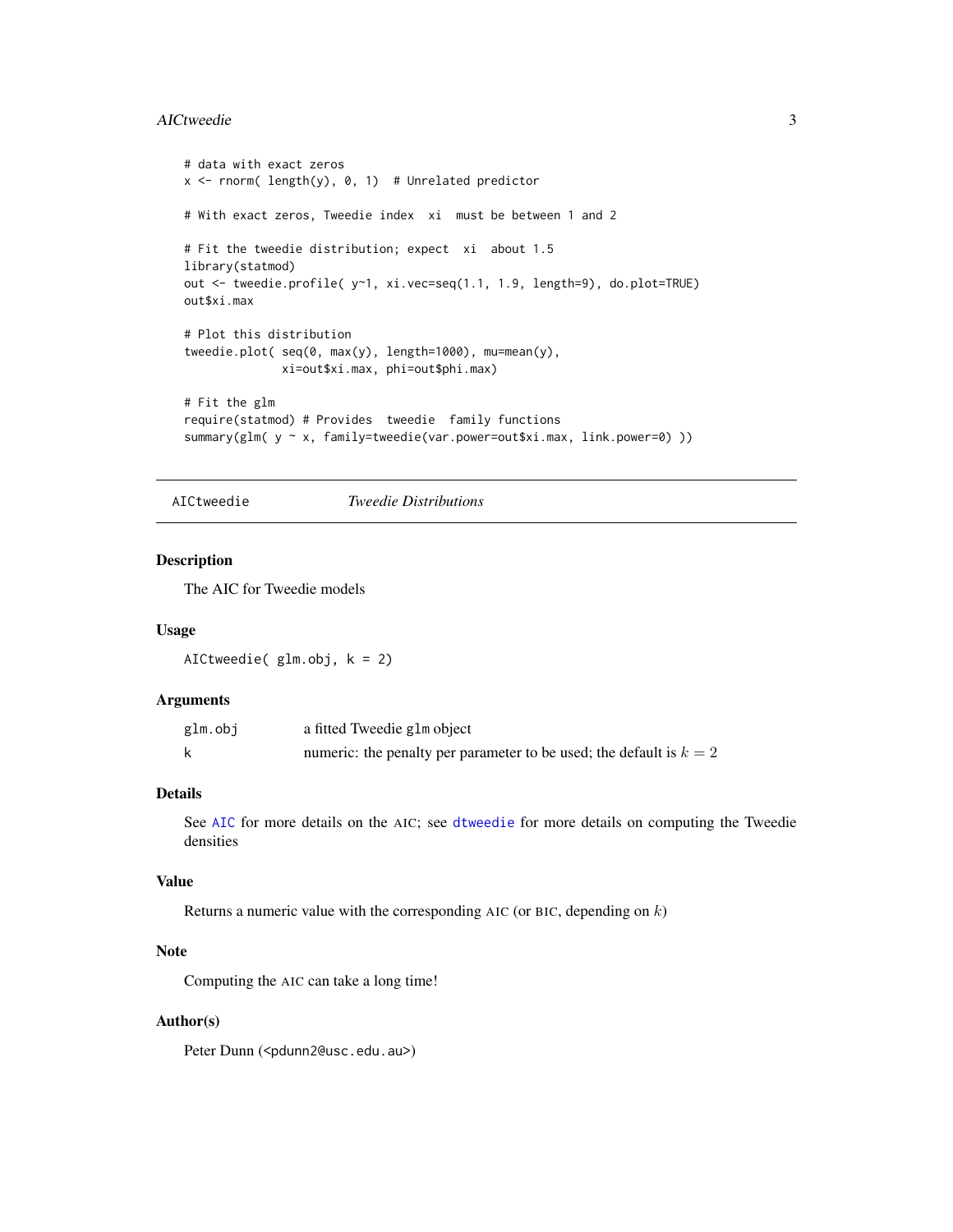#### <span id="page-3-0"></span>References

Dunn, P. K. and Smyth, G. K. (2008). Evaluation of Tweedie exponential dispersion model densities by Fourier inversion. *Statistics and Computing*, 18, 73–86.

Dunn, Peter K and Smyth, Gordon K (2005). Series evaluation of Tweedie exponential dispersion model densities *Statistics and Computing*, 15(4). 267–280.

Jorgensen, B. (1997). *Theory of Dispersion Models*. Chapman and Hall, London.

Sakamoto, Y., Ishiguro, M., and Kitagawa G. (1986). *Akaike Information Criterion Statistics*. D. Reidel Publishing Company.

#### See Also

[AIC](#page-0-0)

#### Examples

library(statmod) # Needed to use tweedie family object

```
### Generate some fictitious data
test.data <- rgamma(n=200, scale=1, shape=1)
### Fit a Tweedie glm and find the AIC
m1 <- glm( test.data~1, family=tweedie(link.power=0, var.power=2) )
### A Tweedie glm with p=2 is equivalent to a gamma glm:
m2 <- glm( test.data~1, family=Gamma(link=log))
### The models are equivalent, so the AIC shoud be the same:
AICtweedie(m1)
AIC(m2)
```
dtweedie.dldphi *Tweedie Distributions*

#### Description

Derivatives of the log-likelihood with respect to  $\phi$ 

#### Usage

```
dtweedie.dldphi(phi, mu, power, y )
dtweedie.dldphi.saddle(phi, mu, power, y )
```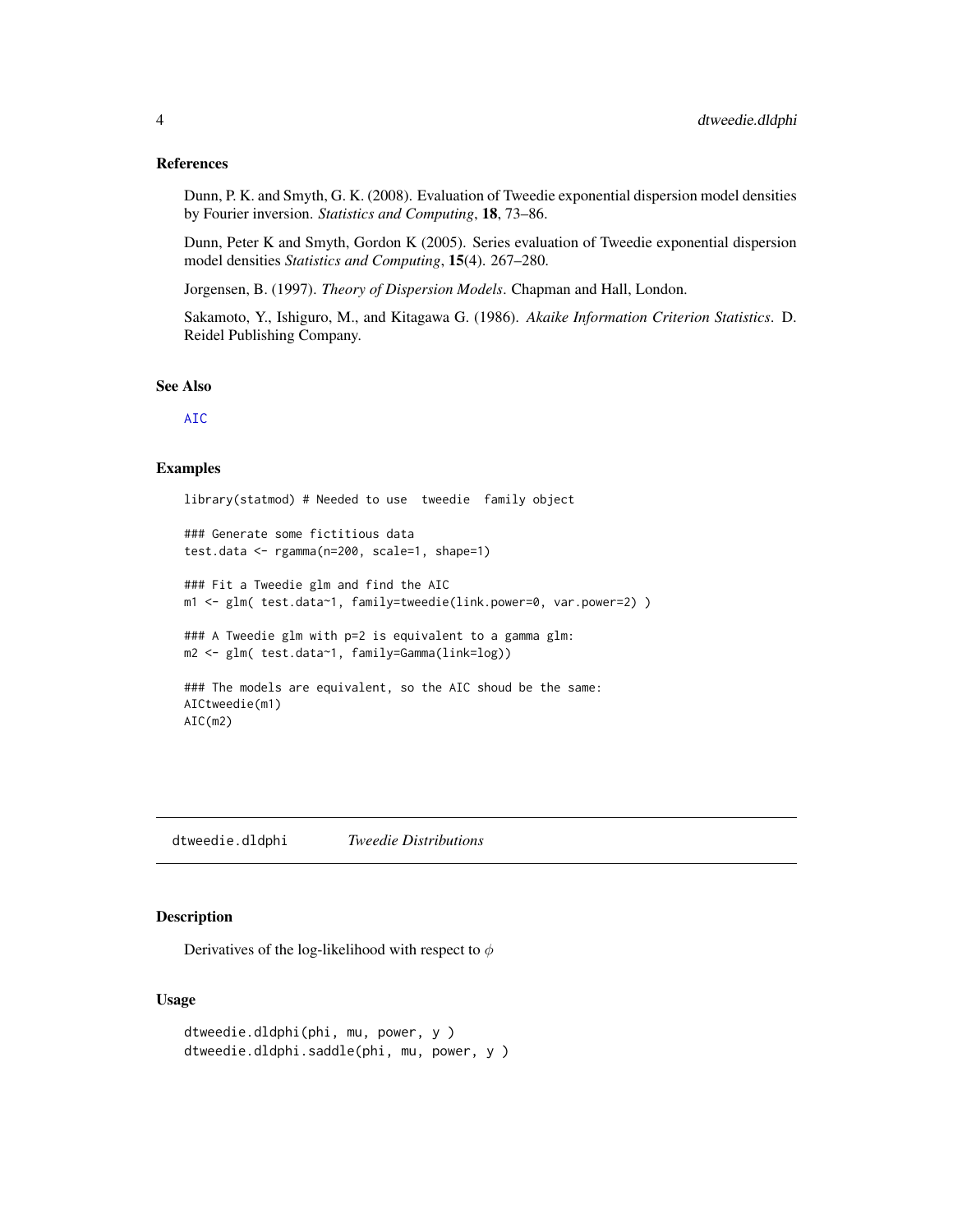#### dtweedie.dldphi 5

#### **Arguments**

| <b>V</b> | vector of quantiles                                            |
|----------|----------------------------------------------------------------|
| mu       | the mean                                                       |
| phi      | the dispersion                                                 |
| power    | the value of p such that the variance is $var[Y] = \phi \mu^p$ |

#### Details

The Tweedie family of distributions belong to the class of exponential dispersion models (EDMs), famous for their role in generalized linear models. The Tweedie distributions are the EDMs with a variance of the form var $[Y] = \phi \mu^p$  where p is greater than or equal to one, or less than or equal to zero. This function only evaluates for  $p$  greater than or equal to one. Special cases include the normal ( $p = 0$ ), Poisson ( $p = 1$  with  $\phi = 1$ ), gamma ( $p = 2$ ) and inverse Gaussian ( $p = 3$ ) distributions. For other values of power, the distributions are still defined but cannot be written in closed form, and hence evaluation is very difficult.

#### Value

the value of the derivative  $\partial\ell/\partial\phi$  where  $\ell$  is the log-likelihood for the specified Tweedie distribution. dtweedie.dldphi.saddle uses the saddlepoint approximation to determine the derivative; dtweedie.dldphi uses an infinite series expansion.

#### Author(s)

Peter Dunn (<pdunn2@usc.edu.au>)

#### References

Dunn, P. K. and Smyth, G. K. (2008). Evaluation of Tweedie exponential dispersion model densities by Fourier inversion. *Statistics and Computing*, 18, 73–86.

Dunn, Peter K and Smyth, Gordon K (2005). Series evaluation of Tweedie exponential dispersion model densities *Statistics and Computing*, 15(4). 267–280.

Dunn, Peter K and Smyth, Gordon K (2001). Tweedie family densities: methods of evaluation. *Proceedings of the 16th International Workshop on Statistical Modelling*, Odense, Denmark, 2–6 July

Jorgensen, B. (1987). Exponential dispersion models. *Journal of the Royal Statistical Society*, B, 49, 127–162.

Jorgensen, B. (1997). *Theory of Dispersion Models*. Chapman and Hall, London.

Sidi, Avram (1982). The numerical evaluation of very oscillatory infinite integrals by extrapolation. *Mathematics of Computation* 38(158), 517–529.

Sidi, Avram (1988). A user-friendly extrapolation method for oscillatory infinite integrals. *Mathematics of Computation* 51(183), 249–266.

Tweedie, M. C. K. (1984). An index which distinguishes between some important exponential families. *Statistics: Applications and New Directions. Proceedings of the Indian Statistical Institute Golden Jubilee International Conference* (Eds. J. K. Ghosh and J. Roy), pp. 579-604. Calcutta: Indian Statistical Institute.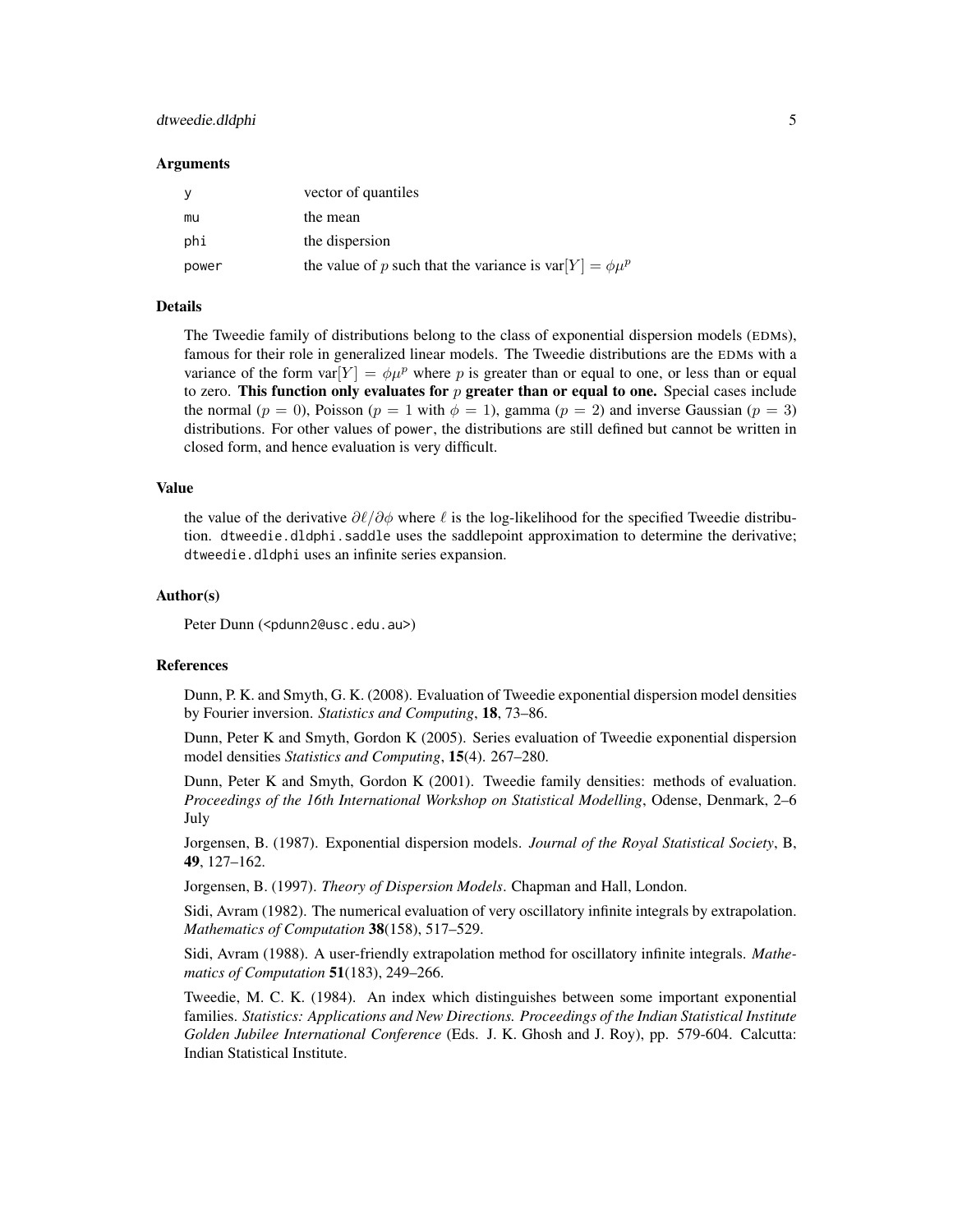#### See Also

[dtweedie.saddle](#page-5-1), [dtweedie](#page-7-1), [tweedie.profile](#page-15-1), [tweedie](#page-0-0)

#### Examples

```
### Plot dl/dphi against candidate values of phi
power <-2mu < - 1phi <- seq(2, 8, by=0.1)
set.seed(10000) # For reproducability
y <- rtweedie( 100, mu=mu, power=power, phi=3)
   # So we expect the maximum to occur at phi=3
dldphi <- dldphi.saddle <- array( dim=length(phi))
for (i in (1:length(phi))) {
   dldphi[i] <- dtweedie.dldphi( y=y, power=power, mu=mu, phi=phi[i])
   dldphi.saddle[i] <- dtweedie.dldphi.saddle( y=y, power=power, mu=mu, phi=phi[i])
}
plot( dldphi ~ phi, lwd=2, type="l",
   ylab=expression(phi), xlab=expression(paste("dl / d",phi) ) )
lines( dldphi.saddle ~ phi, lwd=2, col=2, lty=2)
legend( "bottomright", lwd=c(2,2), lty=c(1,2), col=c(1,2),
   legend=c("'Exact' (using series)","Saddlepoint") )
# Neither are very good in this case!
```
<span id="page-5-1"></span>dtweedie.saddle *Tweedie Distributions (saddlepoint approximation)*

#### Description

Saddlepoint density for the Tweedie distributions

#### Usage

```
dtweedie.saddle(y, xi=power, mu, phi, eps=1/6, power=NULL)
```
#### Arguments

| У     | the vector of responses                                                 |
|-------|-------------------------------------------------------------------------|
| хi    | the value of $\xi$ such that the variance is var $[Y] = \phi \mu^{\xi}$ |
| power | a synonym for $\xi$                                                     |
| mu    | the mean                                                                |
| phi   | the dispersion                                                          |

<span id="page-5-0"></span>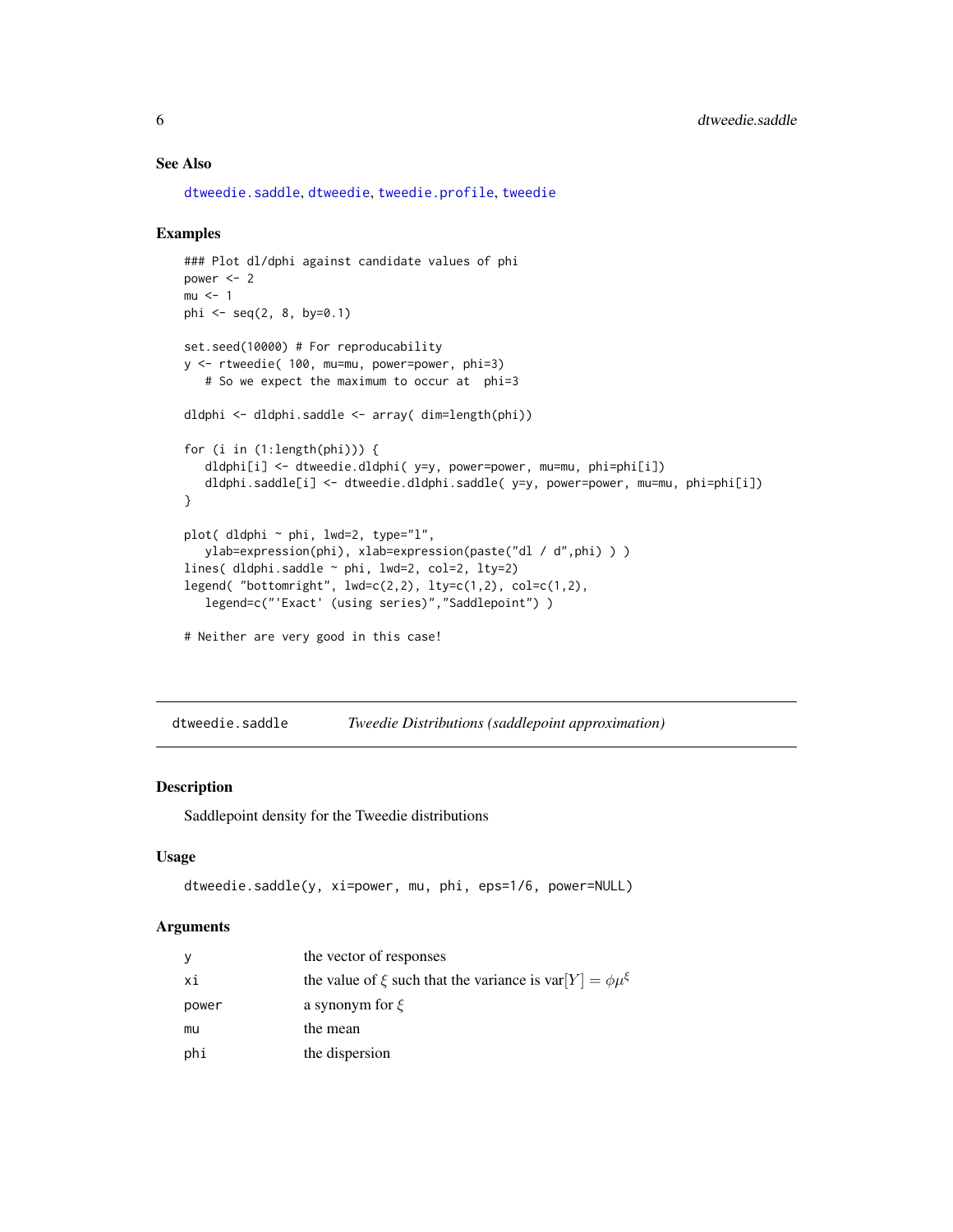eps the offset in computing the variance function. The default is eps=1/6 (as suggested by Nelder and Pregibon, 1987).

#### Details

The Tweedie family of distributions belong to the class of exponential dispersion models (EDMs), famous for their role in generalized linear models. The Tweedie distributions are the EDMs with a variance of the form  $var[Y] = \phi \mu^p$  where p is greater than or equal to one, or less than or equal to zero. This function only evaluates for  $p$  greater than or equal to one. Special cases include the normal ( $p = 0$ ), Poisson ( $p = 1$  with  $\phi = 1$ ), gamma ( $p = 2$ ) and inverse Gaussian ( $p = 3$ ) distributions. For other values of power, the distributions are still defined but cannot be written in closed form, and hence evaluation is very difficult.

When  $1 < p < 2$ , the distribution are continuous for Y greater than zero, with a positive mass at  $Y = 0$ . For  $p > 2$ , the distributions are continuous for Y greater than zero.

This function approximates the density using the saddlepoint approximation defined by Nelder and Pregibon (1987).

#### Value

saddlepoint (approximate) density for the given Tweedie distribution with parameters mu, phi and power.

#### Author(s)

Peter Dunn (<pdunn2@usc.edu.au>)

#### **References**

Daniels, H. E. (1954). Saddlepoint approximations in statistics. *Annals of Mathematical Statistics*, 25(4), 631–650.

Daniels, H. E. (1980). Exact saddlepoint approximations. *Biometrika*, 67, 59–63.

Dunn, P. K. and Smyth, G. K. (2008). Evaluation of Tweedie exponential dispersion model densities by Fourier inversion. *Statistics and Computing*, 18, 73–86.

Dunn, Peter K and Smyth, Gordon K (2001). Tweedie family densities: methods of evaluation. *Proceedings of the 16th International Workshop on Statistical Modelling*, Odense, Denmark, 2–6 July

Dunn, Peter K and Smyth, Gordon K (2005). Series evaluation of Tweedie exponential dispersion model densities *Statistics and Computing*, 15(4). 267–280.

Jorgensen, B. (1987). Exponential dispersion models. *Journal of the Royal Statistical Society*, B, 49, 127-162.

Jorgensen, B. (1997). *Theory of Dispersion Models*, Chapman and Hall, London.

Nelder, J. A. and Pregibon, D. (1987). An extended quasi-likelihood function. *Biometrika*, 74(2), 221–232.

Tweedie, M. C. K. (1984). An index which distinguishes between some important exponential families. *Statistics: Applications and New Directions. Proceedings of the Indian Statistical Institute Golden Jubilee International Conference* (Eds. J. K. Ghosh and J. Roy), pp. 579-604. Calcutta: Indian Statistical Institute.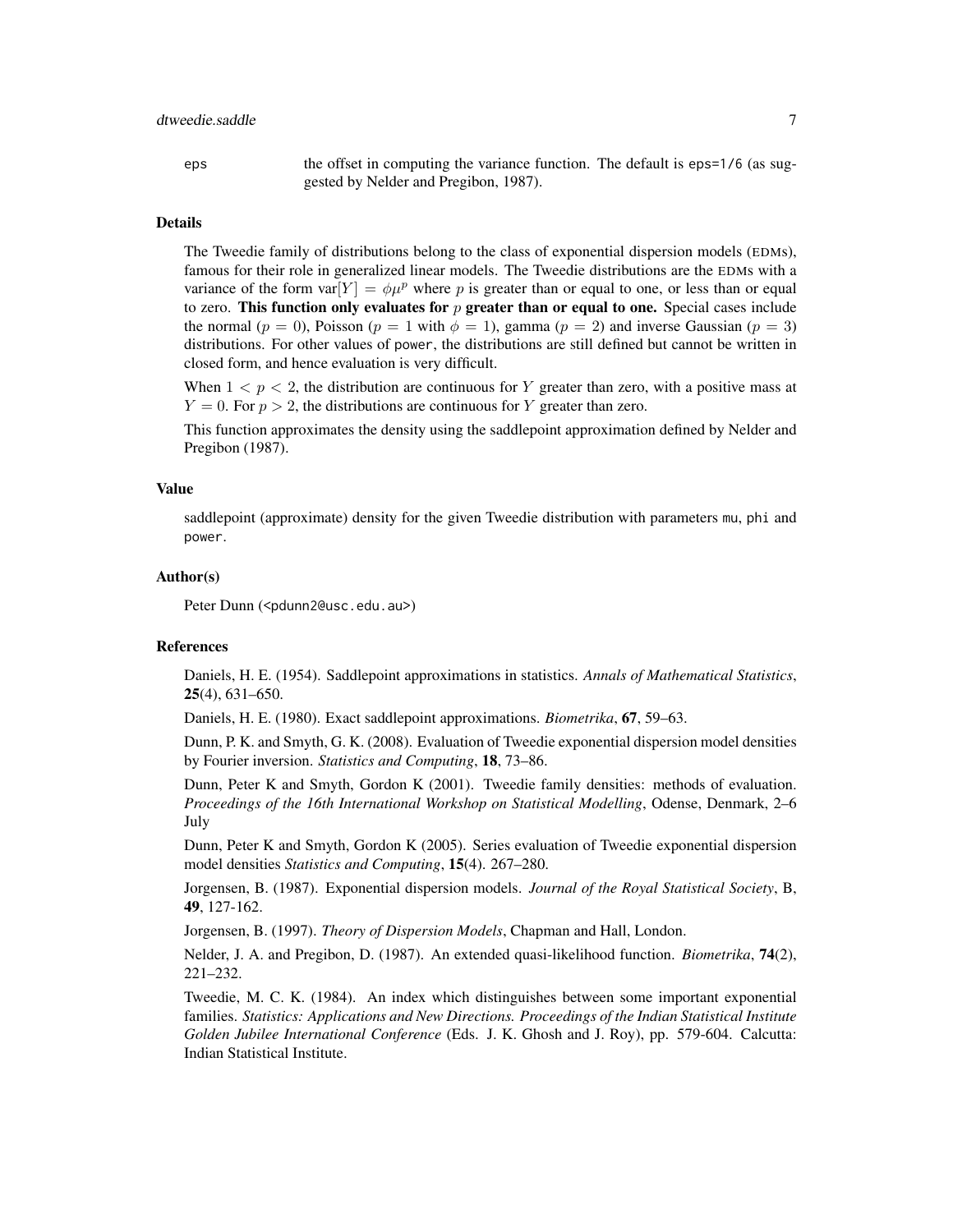8 Second to the second second second second second second second second second second second second second second second second second second second second second second second second second second second second second sec

#### See Also

[dtweedie](#page-7-1)

#### Examples

```
p \le -2.5mu < -1phi \leq -1y <- seq(0, 10, length=100)
fy <- dtweedie( y=y, power=p, mu=mu, phi=phi)
plot(y, fy, type="l")
# Compare to the saddlepoint density
f.saddle <- dtweedie.saddle( y=y, power=p, mu=mu, phi=phi)
lines( y, f.saddle, col=2 )
```
Tweedie *Tweedie Distributions*

#### <span id="page-7-1"></span>Description

Density, distribution function, quantile function and random generation for the Tweedie family of distributions

#### Usage

```
dtweedie(y, xi=power, mu, phi, power=NULL)
dtweedie.series(y, power, mu, phi)
dtweedie.inversion(y, power, mu, phi, exact=TRUE, method)
dtweedie.stable(y, power, mu, phi)
ptweedie(q, xi=power, mu, phi, power=NULL)
ptweedie.series(q, power, mu, phi)
qtweedie(p, xi=power, mu, phi, power=NULL)
rtweedie(n, xi=power, mu, phi, power=NULL)
```
#### Arguments

| y, q  | vector of quantiles                                                                                                                                                                                                                                                                                                                 |
|-------|-------------------------------------------------------------------------------------------------------------------------------------------------------------------------------------------------------------------------------------------------------------------------------------------------------------------------------------|
| p     | vector of probabilities                                                                                                                                                                                                                                                                                                             |
| n     | the number of observations                                                                                                                                                                                                                                                                                                          |
| хi    | the value of $\xi$ such that the variance is var $[Y] = \phi \mu^{\xi}$                                                                                                                                                                                                                                                             |
| power | a synonym for $\xi$                                                                                                                                                                                                                                                                                                                 |
| mu    | the mean                                                                                                                                                                                                                                                                                                                            |
| phi   | the dispersion                                                                                                                                                                                                                                                                                                                      |
| exact | logical flag; if TRUE (the default), exact zeros are used with the $W$ -algorithm<br>of Sidi (1982); if FALSE, approximate (asymptotic) zeros are used in place of<br>exact zeros. Using asymptotic zeros requires less computation but is often less<br>accurate; using exact zeros can be slower but generally improves accuracy. |

<span id="page-7-0"></span>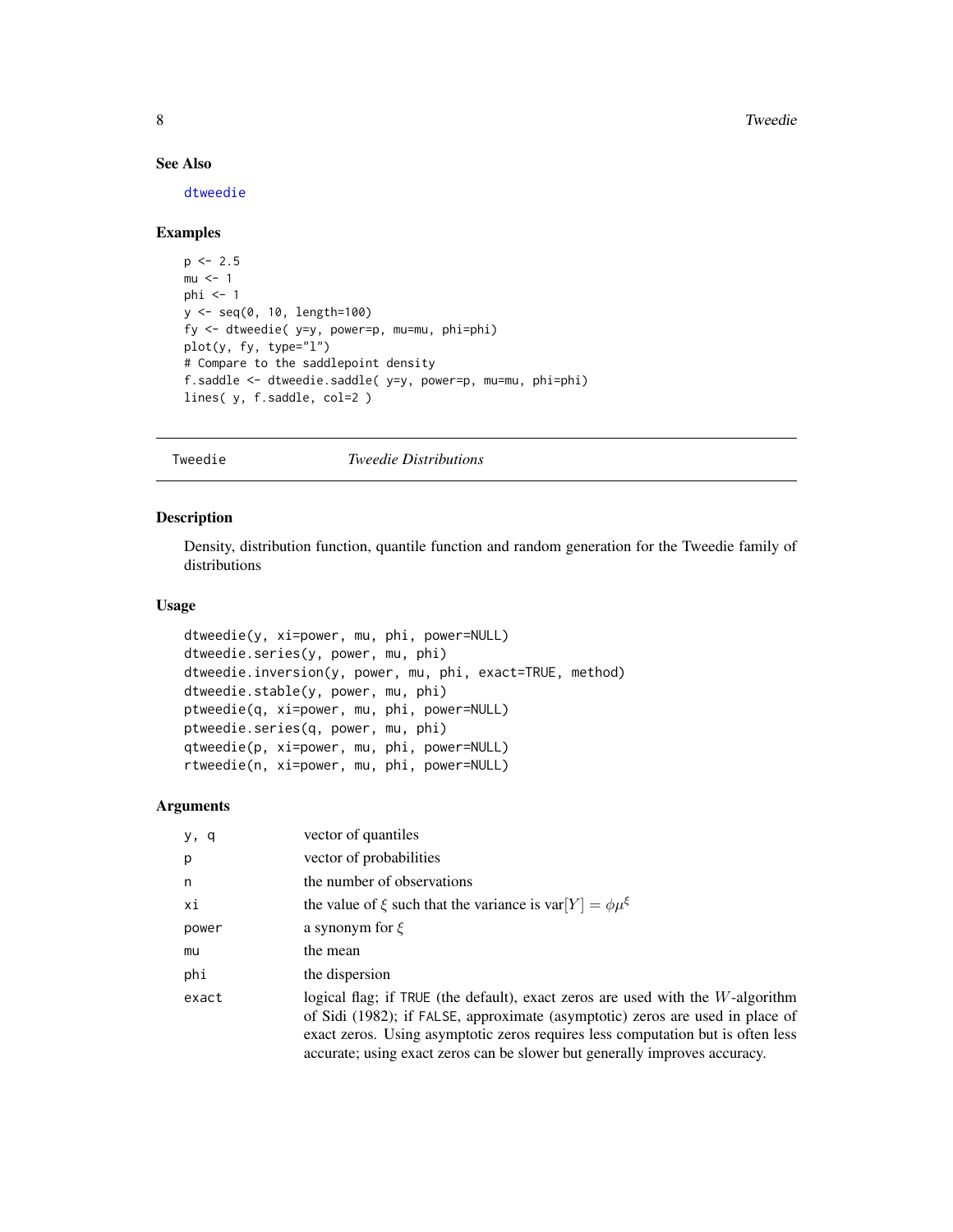#### Tweedie 9

| method | either 1, 2 or 3, determining which of three methods to use to compute the       |
|--------|----------------------------------------------------------------------------------|
|        | density using the inversion method. If method is NULL (the default), the optimal |
|        | method (in terms of relative accuracy) is used, element-by-element of y. See the |
|        | Note in the Details section below                                                |

#### Details

The Tweedie family of distributions belong to the class of exponential dispersion models (EDMs), famous for their role in generalized linear models. The Tweedie distributions are the EDMs with a variance of the form var $[Y] = \phi \mu^p$  where p is greater than or equal to one, or less than or equal to zero. This function only evaluates for  $p$  greater than or equal to one. Special cases include the normal ( $p = 0$ ), Poisson ( $p = 1$  with  $\phi = 1$ ), gamma ( $p = 2$ ) and inverse Gaussian ( $p = 3$ ) distributions. For other values of power, the distributions are still defined but cannot be written in closed form, and hence evaluation is very difficult.

When  $1 < p < 2$ , the distribution are continuous for Y greater than zero, with a positive mass at  $Y = 0$ . For  $p > 2$ , the distributions are continuous for Y greater than zero.

This function evaluates the density or cumulative probability using one of two methods, depending on the combination of parameters. One method is the evaluation of an infinite series. The second interpolates some stored values computed from a Fourier inversion technique.

The function dtweedie.inversion evaluates the density using a Fourier series technique; ptweedie.inversion does likewise for the cumulative probabilities. The actual code is contained in an external FOR-TRAN program. Different code is used for  $p > 2$  and for  $1 < p < 2$ .

The function dtweedie.series evaluates the density using a series expansion; a different series expansion is used for  $p > 2$  and for  $1 < p < 2$ . The function ptweedie. series does likewise for the cumulative probabilities but only for  $1 < p < 2$ .

The function dtweedie. stable exploits the link between the stable distribution (Nolan, 1997) and Tweedie distributions, as discussed in Jorgensen, Chapter 4. These are computed using Nolan's algorithm as implemented in the stabledist package (which is therefore required to use the dtweedie.stable function).

The function dtweedie uses a two-dimensional interpolation procedure to compute the density for some parts of the parameter space from previously computed values found from the series or the inversion. For other parts of the parameter space, the series solution is found.

ptweedie returns either the computed series solution or inversion solution.

#### Value

density (dtweedie), probability (ptweedie), quantile (qtweedie) or random sample (rtweedie) for the given Tweedie distribution with parameters mu, phi and power.

#### Note

The methods changed from version 1.4 to 1.5 (methods 1 and 2 swapped). The methods are defined in Dunn and Smyth (2008).

#### Author(s)

Peter Dunn (<pdunn2@usc.edu.au>)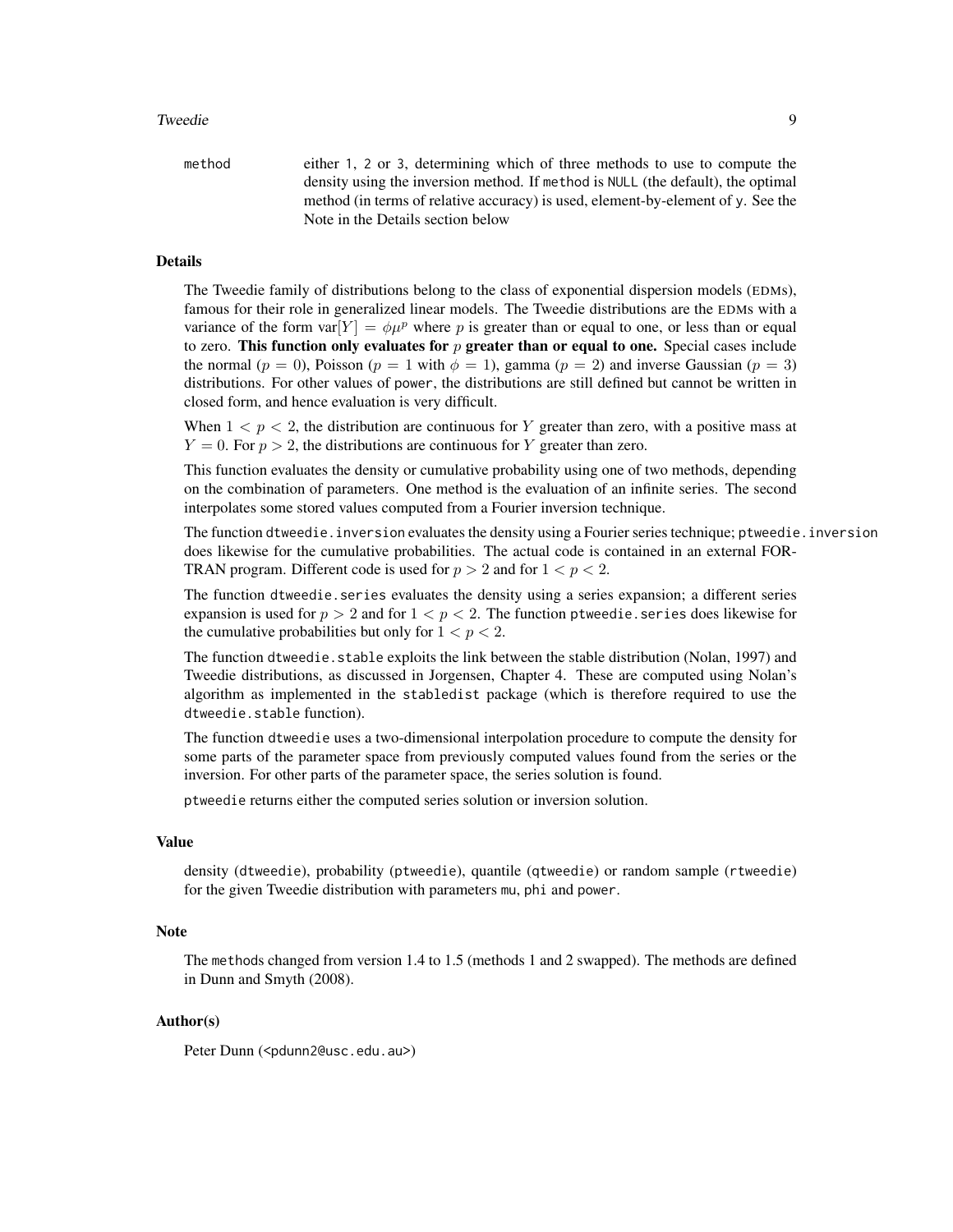#### References

Dunn, P. K. and Smyth, G. K. (2008). Evaluation of Tweedie exponential dispersion model densities by Fourier inversion. *Statistics and Computing*, 18, 73–86.

Dunn, Peter K and Smyth, Gordon K (2005). Series evaluation of Tweedie exponential dispersion model densities *Statistics and Computing*, 15(4). 267–280.

Dunn, Peter K and Smyth, Gordon K (2001). Tweedie family densities: methods of evaluation. *Proceedings of the 16th International Workshop on Statistical Modelling*, Odense, Denmark, 2–6 July

Jorgensen, B. (1987). Exponential dispersion models. *Journal of the Royal Statistical Society*, B, 49, 127–162.

Jorgensen, B. (1997). *Theory of Dispersion Models*. Chapman and Hall, London.

Nolan, John P (1997). Numerical calculation of stable densities and distribution functions. *Communication in Statistics—Stochastic models*, 13(4). 759–774.

Sidi, Avram (1982). The numerical evaluation of very oscillatory infinite integrals by extrapolation. *Mathematics of Computation* 38(158), 517–529.

Sidi, Avram (1988). A user-friendly extrapolation method for oscillatory infinite integrals. *Mathematics of Computation* 51(183), 249–266.

Tweedie, M. C. K. (1984). An index which distinguishes between some important exponential families. *Statistics: Applications and New Directions. Proceedings of the Indian Statistical Institute Golden Jubilee International Conference* (Eds. J. K. Ghosh and J. Roy), pp. 579-604. Calcutta: Indian Statistical Institute.

#### See Also

[dtweedie.saddle](#page-5-1)

#### Examples

```
### Plot a Tweedie density
power <-2.5mu < -1phi < -1y <- seq(0, 6, length=500)
fy <- dtweedie( y=y, power=power, mu=mu, phi=phi)
plot(y, fy, type="l", lwd=2, ylab="Density")
# Compare to the saddlepoint density
f.saddle <- dtweedie.saddle( y=y, power=power, mu=mu, phi=phi)
lines( y, f.saddle, col=2 )
legend("topright", col=c(1,2), lwd=c(2,1),legend=c("Actual","Saddlepoint") )
### A histogram of Tweedie random numbers
hist( rtweedie( 1000, power=1.2, mu=1, phi=1) )
### An example of the multimodal feature of the Tweedie
### family with power near 1 (from Dunn and Smyth, 2005).
```

```
y <- seq(0.001,2,len=1000)
```
<span id="page-9-0"></span>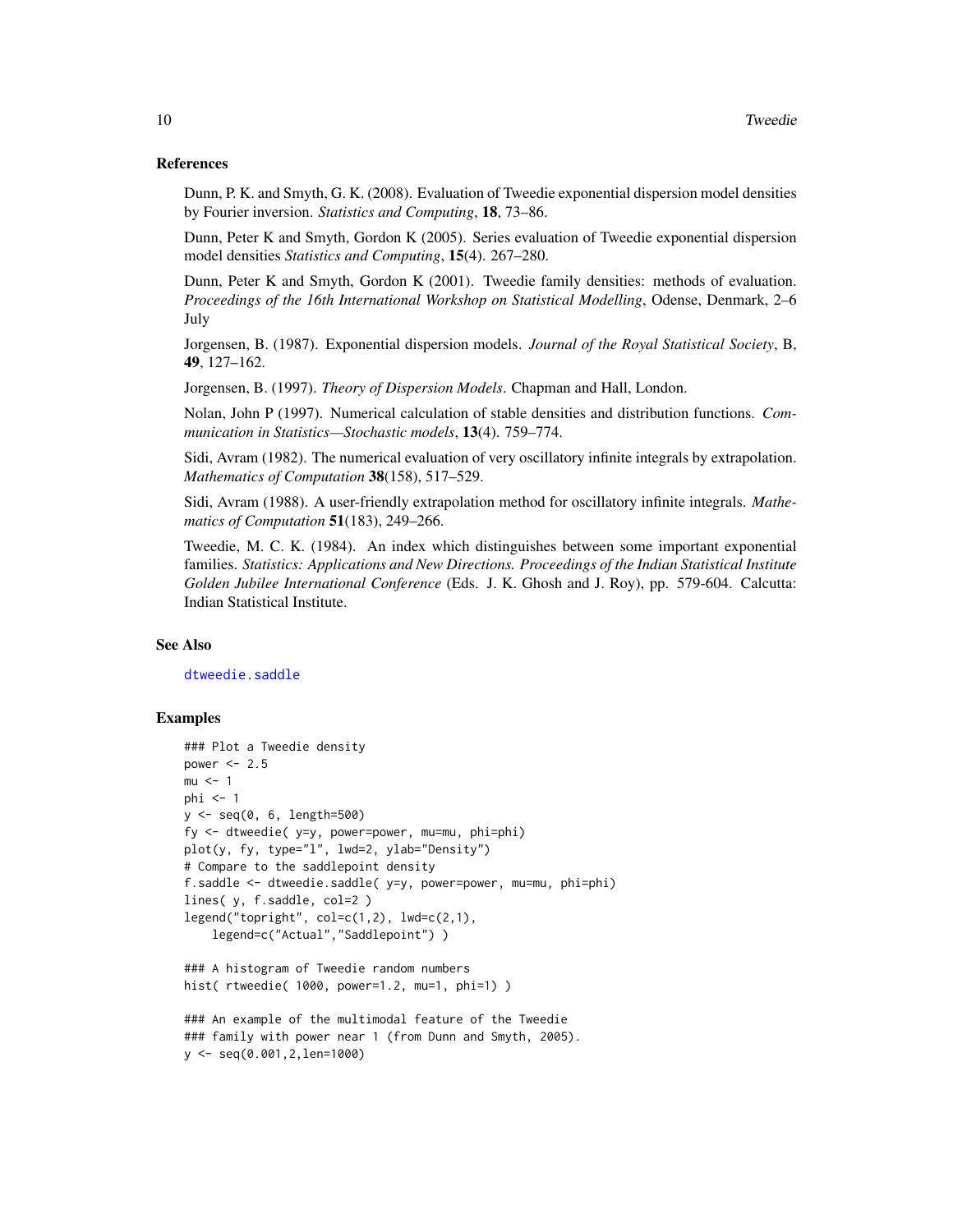<span id="page-10-0"></span>Tweedie internals 11

```
mu < - 1phi \leq -0.1p \le -1.02f1 <- dtweedie(y,mu=mu,phi=phi,power=p)
plot(y, f1, type="l", xlab="y", ylab="Density")
p \le -1.05f2<- dtweedie(y,mu=mu,phi=phi,power=p)
lines(y,f2, col=2)
### Compare series and saddlepoint methods
y <- seq(0.001,2,len=1000)
mu < -1phi <- 0.1
p \le -1.02f.series <- dtweedie.series( y,mu=mu,phi=phi,power=p )
f.saddle <- dtweedie.saddle( y,mu=mu,phi=phi,power=p )
f.all <- c( f.series, f.saddle )
plot( range(f.all) ~ range( y ), xlab="y", ylab="Density",
  type="n")
lines( f.series ~ y, lty=1, col=1)
lines( f.saddle \sim y, lty=3, col=3)
legend("topright", lty=c(1,3), col=c(1,3),
  legend=c("Series","Saddlepoint") )
```
Tweedie internals *Tweedie internal function*

#### Description

Internal tweedie functions.

#### Usage

```
dtweedie.dlogfdphi(y, mu, phi, power)
dtweedie.logl(phi, y, mu, power)
dtweedie.logl.saddle( phi, power, y, mu, eps=0)
dtweedie.logv.bigp( y, phi, power)
dtweedie.logw.smallp(y, phi, power)
dtweedie.interp(grid, nx, np, xix.lo, xix.hi,p.lo, p.hi, power, xix)
dtweedie.jw.smallp(y, phi, power )
dtweedie.kv.bigp(y, phi, power)
dtweedie.series.bigp(power, y, mu, phi)
dtweedie.series.smallp(power, y, mu, phi)
stored.grids(power)
```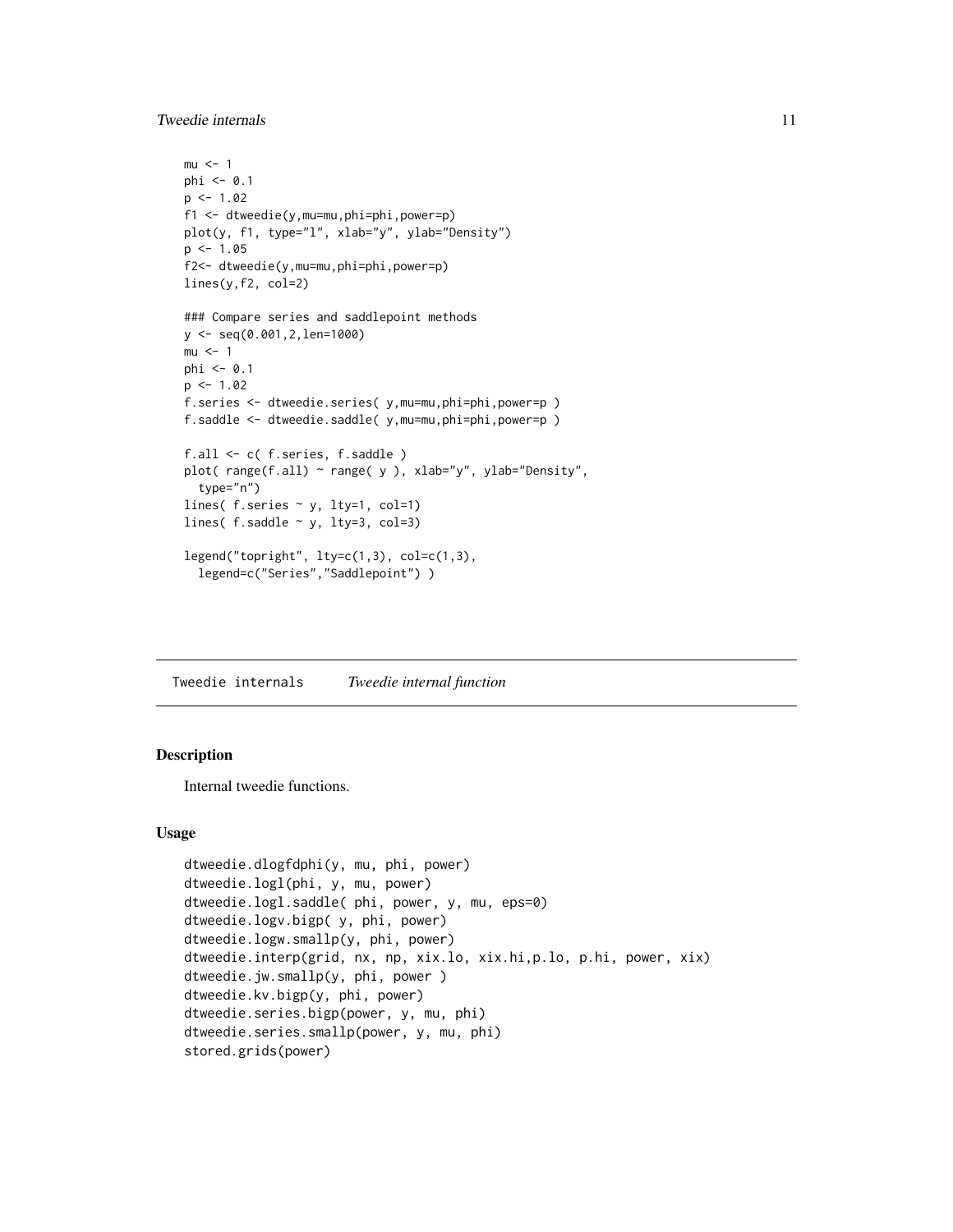<span id="page-11-0"></span>12 tweedie.dev

#### Arguments

| У      | the vector of responses                                                                                                                                                                               |
|--------|-------------------------------------------------------------------------------------------------------------------------------------------------------------------------------------------------------|
| power  | the value of p such that the variance is $var[Y] = \phi \mu^p$                                                                                                                                        |
| mu     | the mean                                                                                                                                                                                              |
| phi    | the dispersion                                                                                                                                                                                        |
| grid   | the interpolation grid necessary for the given value of $p$                                                                                                                                           |
| nx     | the number of interpolation points in the $\xi$ dimension                                                                                                                                             |
| np     | the number of interpolation points in the $p$ dimension                                                                                                                                               |
| xix.lo | the lower value of the transformed $\xi$ value used in the interpolation grid. (Note<br>that the value of $\xi$ is from 0 to $\infty$ , and is transformed such that it is on the range<br>$0$ to 1.) |
| xix.hi | the higher value of the transformed $\xi$ value used in the interpolation grid.                                                                                                                       |
| p.lo   | the lower value of $p$ value used in the interpolation grid.                                                                                                                                          |
| p.hi   | the higher value of $p$ value used in the interpolation grid.                                                                                                                                         |
| xix    | the value of the transformed $\xi$ at which a value is sought.                                                                                                                                        |
| eps    | the offset in computing the variance function in the saddlepoint approximation.<br>The default is eps=1/6 (as suggested by Nelder and Pregibon, 1987).                                                |

#### Details

These are not to be called by the user.

#### Author(s)

Peter Dunn (<pdunn2@usc.edu.au>)

#### References

Nelder, J. A. and Pregibon, D. (1987). An extended quasi-likelihood function *Biometrika*, 74(2), 221–232.

| tweedie.dev | Tweedie Distributions: the deviance function |
|-------------|----------------------------------------------|
|-------------|----------------------------------------------|

### Description

The deviance function for the Tweedie family of distributions

#### Usage

tweedie.dev(y, mu, power)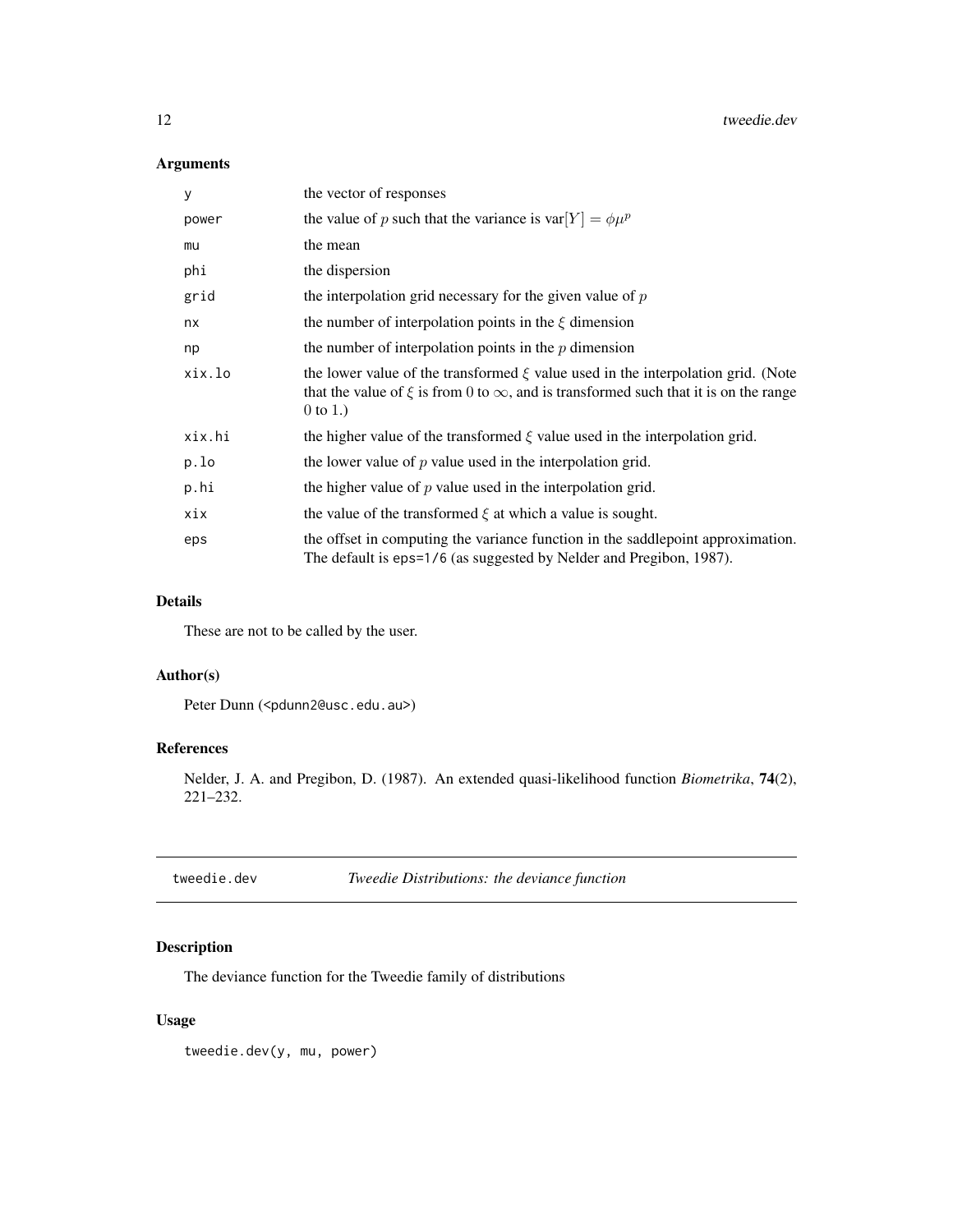#### <span id="page-12-0"></span>tweedie.dev 13

#### Arguments

|       | vector of quantiles (which can be zero if $1 < p < 2$ )        |
|-------|----------------------------------------------------------------|
| mu    | the mean                                                       |
| power | the value of p such that the variance is $var[Y] = \phi \mu^p$ |

#### Details

The Tweedie family of distributions belong to the class of exponential dispersion models (EDMs), famous for their role in generalized linear models. The Tweedie distributions are the EDMs with a variance of the form  $var[Y] = \phi \mu^p$  where p is greater than or equal to one, or less than or equal to zero. This function only evaluates for  $p$  greater than or equal to one. Special cases include the normal ( $p = 0$ ), Poisson ( $p = 1$  with  $\phi = 1$ ), gamma ( $p = 2$ ) and inverse Gaussian ( $p = 3$ ) distributions. For other values of power, the distributions are still defined but cannot be written in closed form, and hence evaluation is very difficult.

The deviance is defined by [deviance](#page-0-0) as "up to a constant, minus twice the maximized log-likelihood. Where sensible, the constant is chosen so that a saturated model has deviance zero."

#### Value

the value of the deviance for the given Tweedie distribution with parameters mu, phi and power.

#### Author(s)

Peter Dunn (<pdunn2@usc.edu.au>)

#### References

Dunn, P. K. and Smyth, G. K. (2008). Evaluation of Tweedie exponential dispersion model densities by Fourier inversion. *Statistics and Computing*, 18, 73–86.

Dunn, Peter K and Smyth, Gordon K (2005). Series evaluation of Tweedie exponential dispersion model densities *Statistics and Computing*, 15(4). 267–280.

Dunn, Peter K and Smyth, Gordon K (2001). Tweedie family densities: methods of evaluation. *Proceedings of the 16th International Workshop on Statistical Modelling*, Odense, Denmark, 2–6 July

Jorgensen, B. (1987). Exponential dispersion models. *Journal of the Royal Statistical Society*, B, 49, 127–162.

Jorgensen, B. (1997). *Theory of Dispersion Models*. Chapman and Hall, London.

Sidi, Avram (1982). The numerical evaluation of very oscillatory infinite integrals by extrapolation. *Mathematics of Computation* 38(158), 517–529.

Sidi, Avram (1988). A user-friendly extrapolation method for oscillatory infinite integrals. *Mathematics of Computation* 51(183), 249–266.

Tweedie, M. C. K. (1984). An index which distinguishes between some important exponential families. *Statistics: Applications and New Directions. Proceedings of the Indian Statistical Institute Golden Jubilee International Conference* (Eds. J. K. Ghosh and J. Roy), pp. 579-604. Calcutta: Indian Statistical Institute.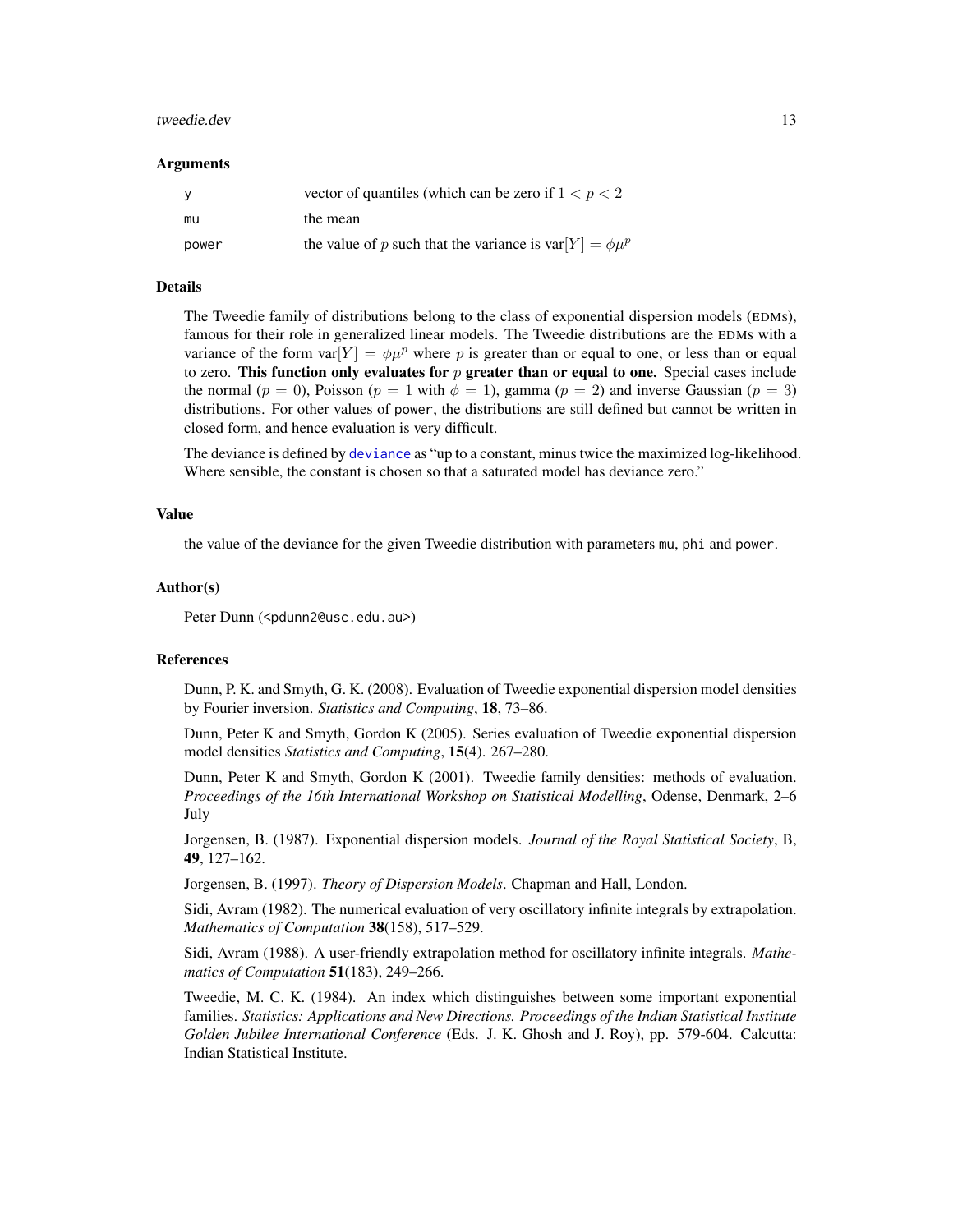#### <span id="page-13-0"></span>See Also

[dtweedie](#page-7-1), [dtweedie.saddle](#page-5-1), [tweedie](#page-0-0), [deviance](#page-0-0), [glm](#page-0-0)

#### Examples

```
### Plot a Tweedie deviance function when 1<p<2
mu < - 1y <- seq(0, 6, length=100)
dev1 <- tweedie.dev( y=y, mu=mu, power=1.1)
dev2 <- tweedie.dev( y=y, mu=mu, power=1.5)
dev3 <- tweedie.dev( y=y, mu=mu, power=1.9)
plot(range(y), range( c(dev1, dev2, dev3)),
   type="n", lwd=2, ylab="Deviance", xlab=expression(italic(y)) )
lines( y, dev1, lty=1, col=1, lwd=2 )
lines( y, dev2, lty=2, col=2, lwd=2 )
lines( y, dev3, lty=3, col=3, lwd=2 )
legend("top", col=c(1,2,3), lwd=c(2,2,2), lty=c(1,2,3),
    legend=c("p=1.1","p=1.5", "p=1.9") )
### Plot a Tweedie deviance function when p>2
mu < - 1y <- seq(0.1, 6, length=100)
dev1 <- tweedie.dev( y=y, mu=mu, power=2) # Gamma
dev2 <- tweedie.dev( y=y, mu=mu, power=3) # Inverse Gaussian
dev3 <- tweedie.dev( y=y, mu=mu, power=4)
plot(range(y), range( c(dev1, dev2, dev3)),
   type="n", lwd=2, ylab="Deviance", xlab=expression(italic(y)) )
lines( y, dev1, lty=1, col=1, lwd=2 )
lines( y, dev2, lty=2, col=2, lwd=2 )
lines( y, dev3, lty=3, col=3, lwd=2 )
legend("top", col=c(1,2,3), lwd=c(2,2,2), lty=c(1,2,3),legend=c("p=2 (gamma)", "p=3 (inverse Gaussian)", "p=4") )
```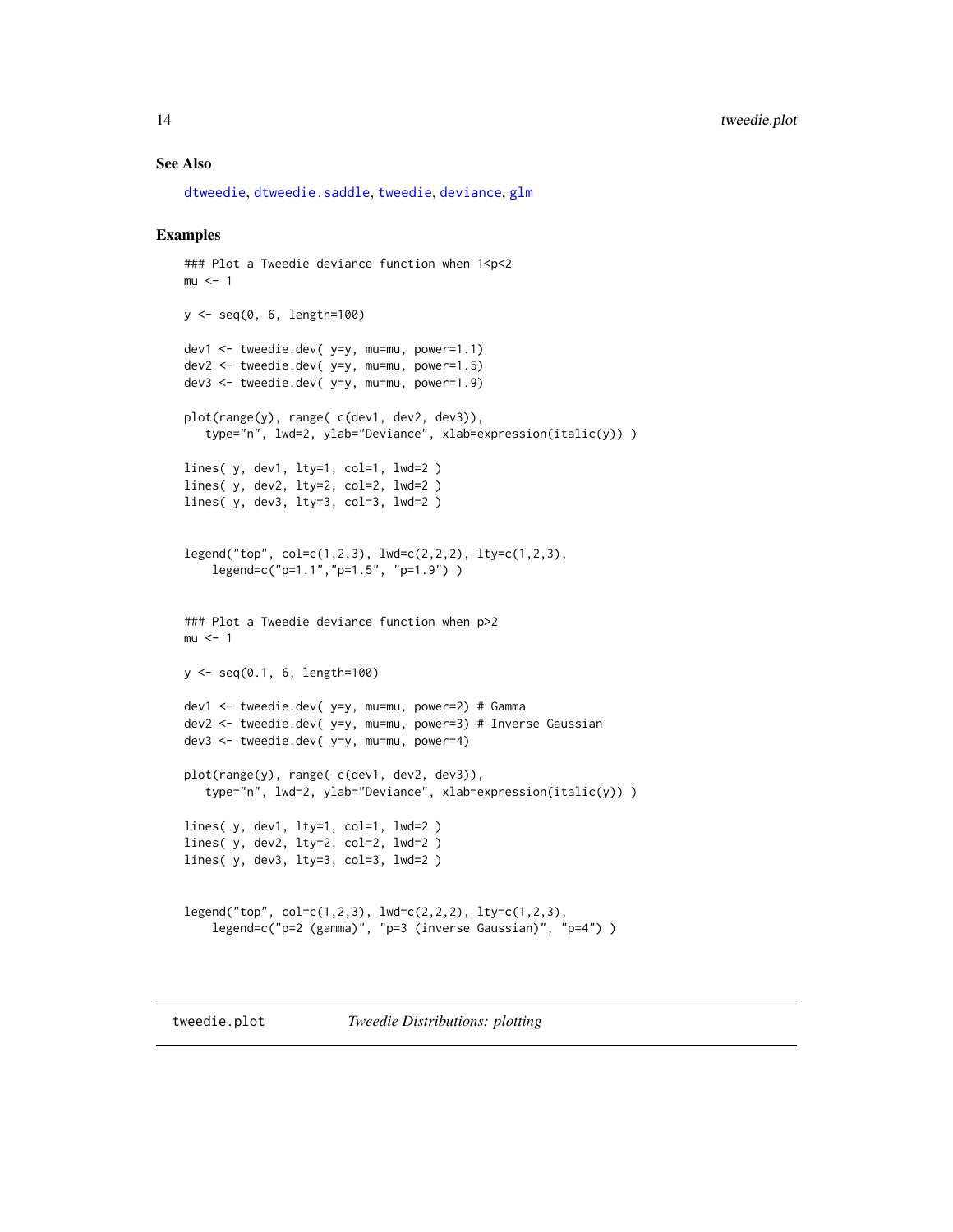#### tweedie.plot 15

#### Description

Plotting Tweedie density and distribution functions

#### Usage

```
tweedie.plot(y, xi, mu, phi, type="pdf", power=NULL, add=FALSE, ...)
```
#### Arguments

| $\mathbf{y}$ | vector of values at which to evaluate and plot                                                                    |
|--------------|-------------------------------------------------------------------------------------------------------------------|
| хi           | the value of $\xi$ such that the variance is var $[Y] = \phi \mu^{\xi}$                                           |
| power        | a synonym for $\xi$                                                                                               |
| mu           | the mean                                                                                                          |
| phi          | the dispersion                                                                                                    |
| type         | what to plot: pdf (the default) means the probability function, or cdf, the cu-<br>mulative distribution function |
| add          | if TRUE, the plot is added to the current device; if FALSE (the default), a new plot<br>is produced               |
| $\cdots$     | Arguments to be passed to the plotting method                                                                     |

#### Details

For details, see [dtweedie](#page-7-1)

#### Value

this function is usually called for side-effect of producing a plot of the specified Tweedie distribution, properly plotting the exact zero that occurs at  $y = 0$  when  $1 < p < 2$ . However, it also produces a list with the computed density at the given points, with components y and x respectively, such that  $plot(y \sim x)$  approximately reproduces the plot.

#### Author(s)

Peter Dunn (<pdunn2@usc.edu.au>)

#### References

Dunn, P. K. and Smyth, G. K. (2008). Evaluation of Tweedie exponential dispersion model densities by Fourier inversion. *Statistics and Computing*, 18, 73–86.

Dunn, Peter K and Smyth, Gordon K (2005). Series evaluation of Tweedie exponential dispersion model densities *Statistics and Computing*, 15(4). 267–280.

Dunn, Peter K and Smyth, Gordon K (2001). Tweedie family densities: methods of evaluation. *Proceedings of the 16th International Workshop on Statistical Modelling*, Odense, Denmark, 2–6 July

Jorgensen, B. (1987). Exponential dispersion models. *Journal of the Royal Statistical Society*, B, 49, 127–162.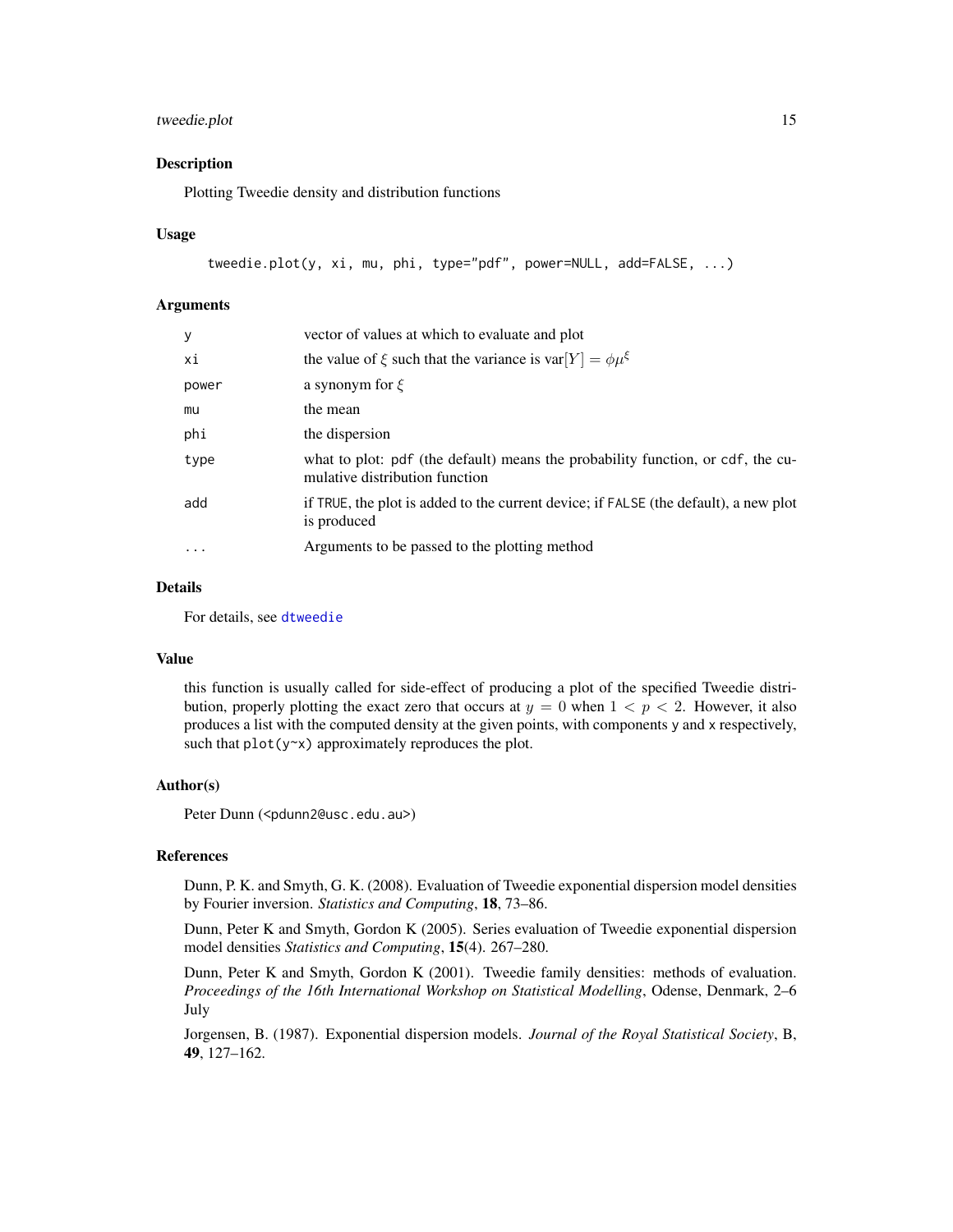<span id="page-15-0"></span>Jorgensen, B. (1997). *Theory of Dispersion Models*. Chapman and Hall, London.

Nolan, John P (1997). Numerical calculation of stable densities and distribution functions. *Communication in Statistics—Stochastic models*, 13(4). 759–774.

Sidi, Avram (1982). The numerical evaluation of very oscillatory infinite integrals by extrapolation. *Mathematics of Computation* 38(158), 517–529.

Sidi, Avram (1988). A user-friendly extrapolation method for oscillatory infinite integrals. *Mathematics of Computation* 51(183), 249–266.

Tweedie, M. C. K. (1984). An index which distinguishes between some important exponential families. *Statistics: Applications and New Directions. Proceedings of the Indian Statistical Institute Golden Jubilee International Conference* (Eds. J. K. Ghosh and J. Roy), pp. 579-604. Calcutta: Indian Statistical Institute.

#### See Also

[dtweedie](#page-7-1)

#### Examples

```
### Plot a Tweedie density with 1<p<2
yy <- seq(0,5,length=100)
tweedie.plot( power=1.7, mu=1, phi=1, y=yy, lwd=2)
tweedie.plot( power=1.2, mu=1, phi=1, y=yy, add=TRUE, lwd=2, col="red")
legend("topright",lwd=c(2,2), col=c("black","red"), pch=c(19,19),
   legend=c("p=1.7","p=1.2") )
### Plot distribution functions
tweedie.plot( power=1.05, mu=1, phi=1, y=yy,
   lwd=2, type="cdf", ylim=c(0,1))
tweedie.plot( power=2, mu=1, phi=1, y=yy,
   add=TRUE, lwd=2, type="cdf",col="red")
legend("bottomright",lwd=c(2,2), col=c("black","red"),
   legend=c("p=1.05","p=2") )
### Now, plot two densities, combining p>2 and 1<p<2
tweedie.plot( power=3.5, mu=1, phi=1, y=yy, lwd=2)
tweedie.plot( power=1.5, mu=1, phi=1, y=yy, lwd=2, col="red", add=TRUE)
legend("topright",lwd=c(2,2), col=c("black","red"), pch=c(NA,19),
   legend=c("p=3.5","p=1.5") )
```
<span id="page-15-1"></span>tweedie.profile *Tweedie Distributions: mle estimation of p*

#### Description

Maximum likelihood estimation of the Tweedie index parameter  $p$ .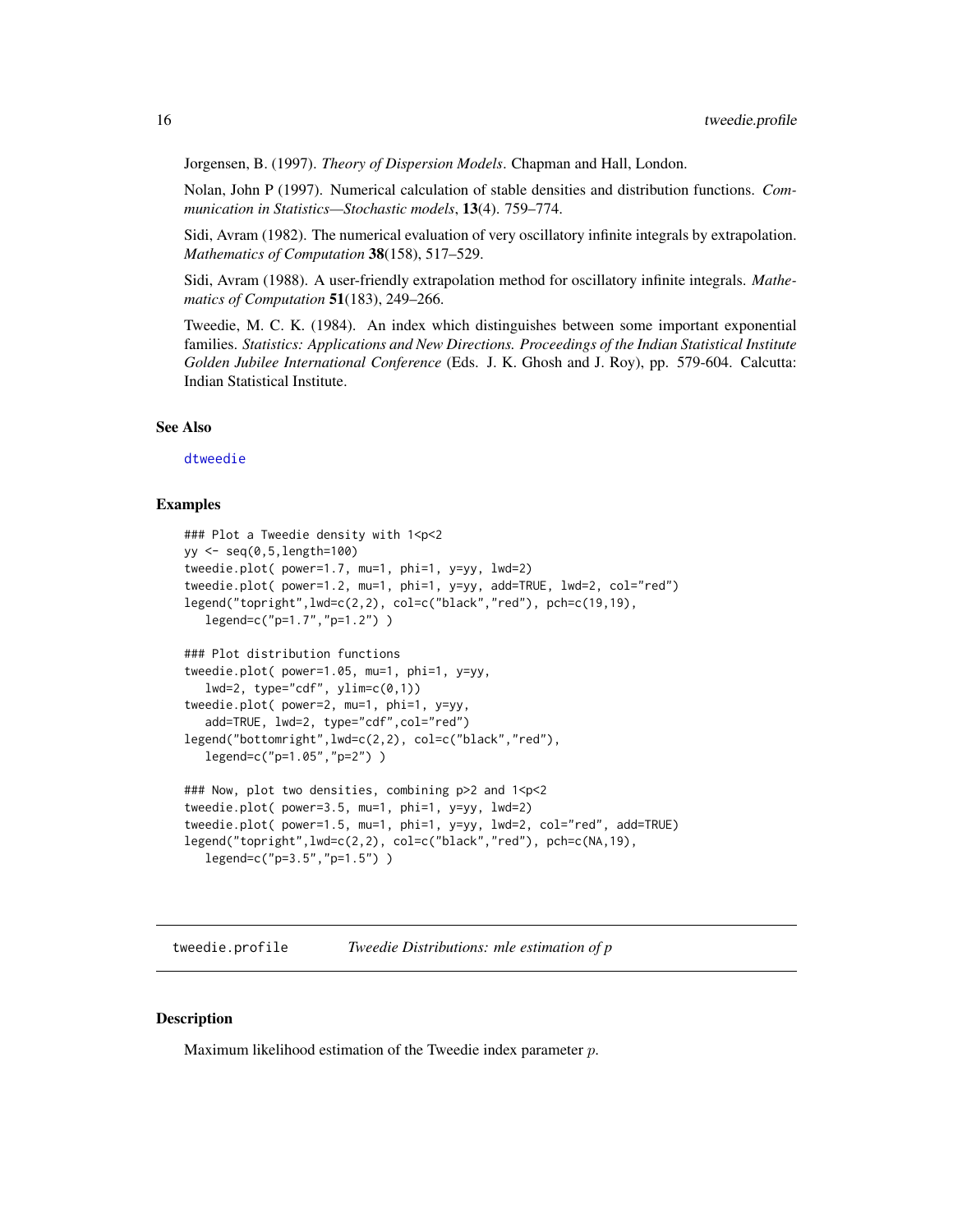### <span id="page-16-0"></span>tweedie.profile 17

#### Usage

```
tweedie.profile(formula, p.vec=NULL, xi.vec=NULL, link.power=0,
     data, weights, offset, fit.glm=FALSE,
     do.smooth=TRUE, do.plot=FALSE, do.ci=do.smooth,
     eps=1/6,
    control=list( epsilon=1e-09, maxit=glm.control()$maxit, trace=glm.control()$trace ),
     do.points=do.plot, method="inversion", conf.level=0.95,
     phi.method=ifelse(method == "saddlepoint", "saddlepoint", "mle"),
     verbose=FALSE, add0=FALSE)
```
#### Arguments

| formula    | a formula expression as for other regression models and generalized linear mod-<br>els, of the form response ~ predictors. For details, see the documentation<br>for lm, glm and formula                                                                                                                                                                                                              |
|------------|-------------------------------------------------------------------------------------------------------------------------------------------------------------------------------------------------------------------------------------------------------------------------------------------------------------------------------------------------------------------------------------------------------|
| p.vec      | a vector of p values for consideration. The values must all be larger than one<br>(if the response variable has exact zeros, the values must all be between one<br>and two). If NULL (the default), p. vec is set to $seq(1.2, 1.8, by=0.1)$ if the<br>response contains any zeros, or $seq(1.5, 5, by=0.5)$ if the response contains<br>no zeros. See the DETAILS section below for further details. |
| xi.vec     | the same as $p$ vec; some authors use the $p$ notation for the index parameter,<br>and some use $\xi$ ; this function detects which is used and then uses that notation<br>throughout                                                                                                                                                                                                                 |
| link.power | the power link function to use. These link functions $g(\cdot)$ are of the form $g(\eta)$ =<br>$\eta^{\text{link.power}}$ , and the special case of link.power=0 (the default) refers to the<br>logarithm link function. See the documentation for tweedie also.                                                                                                                                      |
| data       | an optional data frame, list or environment (or object coercible by as . data. frame<br>to a data frame) containing the variables in the model. If not found in data,<br>the variables are taken from environment (formula), typically the environment<br>from which glm is called.                                                                                                                   |
| weights    | an optional vector of weights to be used in the fitting process. Should be NULL<br>or a numeric vector.                                                                                                                                                                                                                                                                                               |
| offset     | this can be used to specify an <i>a priori</i> known component to be included in the<br>linear predictor during fitting. This should be NULL or a numeric vector of length<br>either one or equal to the number of cases. One or more offset terms can be<br>included in the formula instead or as well, and if both are specified their sum is<br>used. See model.offset.                            |
| fit.glm    | logical flag. If TRUE, the Tweedie generalized linear model is fitted using the<br>value of $p$ found by the profiling function. If FALSE (the default), no model is<br>fitted.                                                                                                                                                                                                                       |
| do.smooth  | logical flag. If TRUE (the default), a spline is fitted to the data to smooth the pro-<br>file likelihood plot. If FALSE, no smoothing is used (and the function is quicker).<br>Note that p. vec must contain <i>at least five points</i> for smoothing to be allowed.                                                                                                                               |
| do.plot    | logical flag. If TRUE, a plot of the profile likelihood is produce. If FALSE (the<br>default), no plot is produced.                                                                                                                                                                                                                                                                                   |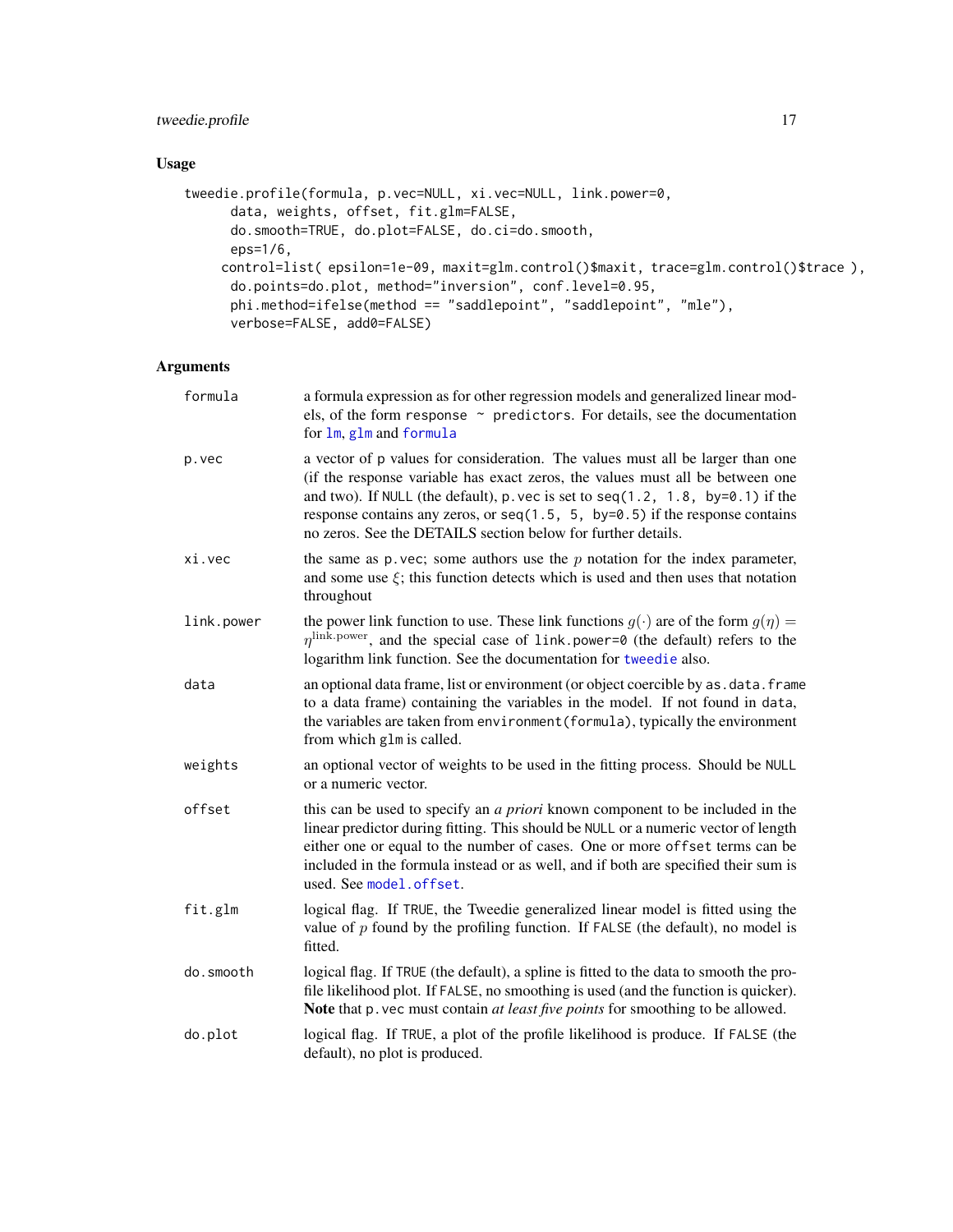<span id="page-17-0"></span>

| do.ci      | logical flag. If TRUE, the nominal 100*conf.level is computed. If FALSE,<br>no confidence interval is computed. By default, do.ci is the same value as<br>do. smooth, since a confidence interval will only be accurate if smoothing has<br>been performed. Indeed, if do. smooth=FALSE, confidence intervals are never<br>computed and do. ci is forced to FALSE if it is given as TRUE.                                                                      |
|------------|----------------------------------------------------------------------------------------------------------------------------------------------------------------------------------------------------------------------------------------------------------------------------------------------------------------------------------------------------------------------------------------------------------------------------------------------------------------|
| eps        | the offset in computing the variance function. The default is eps=1/6 (as sug-<br>gested by Nelder and Pregibon, 1987). Note eps is ignored unless the method="saddlepoint"<br>as it makes no sense otherwise.                                                                                                                                                                                                                                                 |
| control    | a list of parameters for controlling the fitting process; see glm.control and<br>glm. The default is to use the maximum number of iterations maxit and the<br>trace setting as given in glm. control, but to set epsilon to 1e-09 to ensure a<br>smoother plot                                                                                                                                                                                                 |
| do.points  | plot the points on the plot where the (log-) likelihood is computed for the given<br>values of p; defaults to the same value as do. plot                                                                                                                                                                                                                                                                                                                       |
| method     | the method for computing the (log-) likelihood. One of "series", "inversion"<br>(the default), "interpolation" or "saddlepoint". If there are any troubles<br>using this function, often a change of method will fix the problem. Note that<br>method="saddlepoint" is only an approximate method for computing the (log-<br>) likelihood. Using method="interpolation" may produce a jump in the pro-<br>file likelihood as it changes computational regimes. |
| conf.level | the confidence level for the computation of the nominal confidence interval. The<br>default is conf. level=0.95.                                                                                                                                                                                                                                                                                                                                               |
| phi.method | the method for estimating phi, one of "saddlepoint" or "mle". A maximum<br>likelihood estimate is used unless method="saddlepoint", when the saddle-<br>point approximation method is used. Note that using phi.method="saddlepoint"<br>is equivalent to using the mean deviance estimator of phi.                                                                                                                                                             |
| verbose    | the amount of feedback requested: 0 or FALSE means minimal feedback (the<br>default), 1 or TRUE means some feedback, or 2 means to show all feedback.<br>Since the function can be slow and sometimes problematic, feedback can be<br>good; but it can also be unnecessary when one knows all is well.                                                                                                                                                         |
| add0       | if TRUE, the value $p=0$ is used in forming the profile lohg-likelihood (correspond-<br>ing to the normal distribution); the default value is add0=FALSE                                                                                                                                                                                                                                                                                                       |

#### Details

For each value in p.vec, the function computes an estimate of phi and then computes the value of the log-likelihood for these parameters. The plot of the log-likelihood against p.vec allows the maximum likelihood value of p to be found. Once the value of p is found, the distribution within the class of Tweedie distribution is identified.

#### Value

The main purpose of the function is to estimate the value of the Tweedie index parameter,  $p$ , which is produced by the output list as p.max. Optionally (if do.plot=TRUE), a plot is produced that shows the profile log-likelihood computed at each value in p.vec (smoothed if do. smooth=TRUE). This function can be tempermental (for theoretical reasons involved in numerically computing the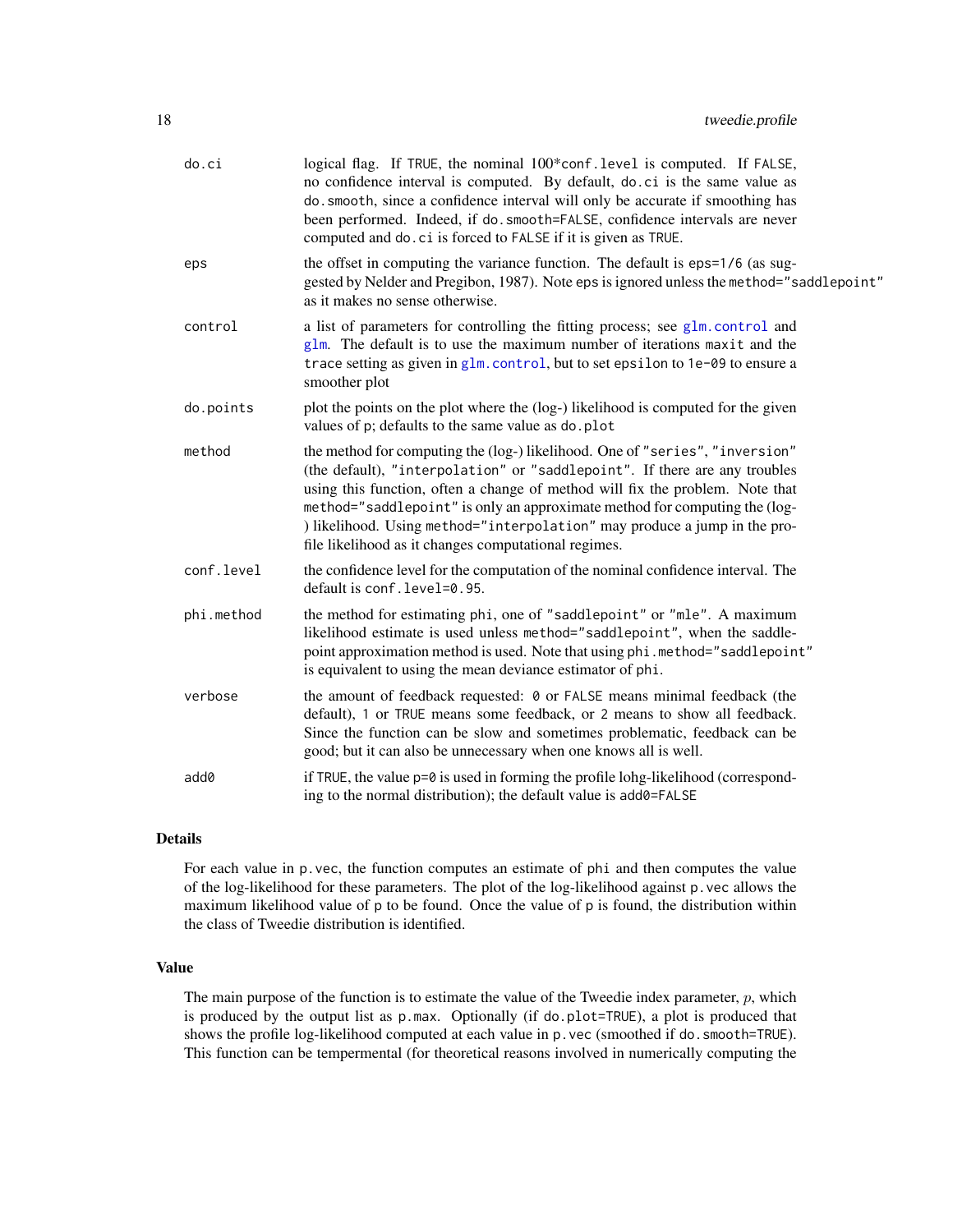#### <span id="page-18-0"></span>tweedie.profile 19

density), and this plot shows the values of  $p$  requested on the horizontal axis (using [rug](#page-0-0)); there may be fewer points on the plot, since the likelihood some values of  $p$  requested may have returned NaN, Inf or NA.

A list containing the components: y and x (such that  $plot(x, y)$  (partially) recreates the profile likelihood plot); ht (the height of the nominal confidence interval); L (the estimate of the (log-) likelihood at each given value of p); p (the p-values used); phi (the computed values of phi at the values in p); p.max (the estimate of the mle of p); L.max (the estimate of the (log-) likelihood at p.max); phi.max (the estimate of phi at p.max); ci (the lower and upper limits of the confidence interval for p); method (the method used for estimation: series, inversion, interpolation or saddlepoint); phi.method (the method used for estimation of phi: saddlepoint or phi).

If glm.fit is TRUE, the list also contains a component glm.obj, a glm object for the fitted Tweedie generalized linear model.

#### **Note**

The estimates of p and phi are printed. The result is printed invisibly.

If the response variable has any exact zeros, the values in p.vec must all be between one and two.

The function is sometimes unstable and may fail. It may also be very slow. One solution is to change the method. The default is method="inversion" (the default); then try method="series", method="interpolation" and method="saddlepoint" in that order. Note that method="saddlepoint" is an approximate method only. Also make sure the values in p.vec are suitable for the data (see above paragraph).

It is recommended that for the first use with a data set, use p.vec with only a small number of values and set do.smooth=FALSE, do.ci=FALSE. If this is successful, a larger vector p.vec and smoothing can be used.

#### Author(s)

Peter Dunn (<pdunn2@usc.edu.au>)

#### References

Dunn, P. K. and Smyth, G. K. (2008). Evaluation of Tweedie exponential dispersion model densities by Fourier inversion. *Statistics and Computing*, 18, 73–86.

Dunn, Peter K and Smyth, Gordon K (2001). Tweedie family densities: methods of evaluation. *Proceedings of the 16th International Workshop on Statistical Modelling*, Odense, Denmark, 2–6 July

Jorgensen, B. (1987). Exponential dispersion models. *Journal of the Royal Statistical Society*, B, 49, 127–162.

Jorgensen, B. (1997). *Theory of Dispersion Models*. Chapman and Hall, London.

Nelder, J. A. and Pregibon, D. (1987). An extended quasi-likelihood function. *Biometrika* 74(2), 221–232.

Tweedie, M. C. K. (1984). An index which distinguishes between some important exponential families. *Statistics: Applications and New Directions. Proceedings of the Indian Statistical Institute Golden Jubilee International Conference* (Eds. J. K. Ghosh and J. Roy), pp. 579-604. Calcutta: Indian Statistical Institute.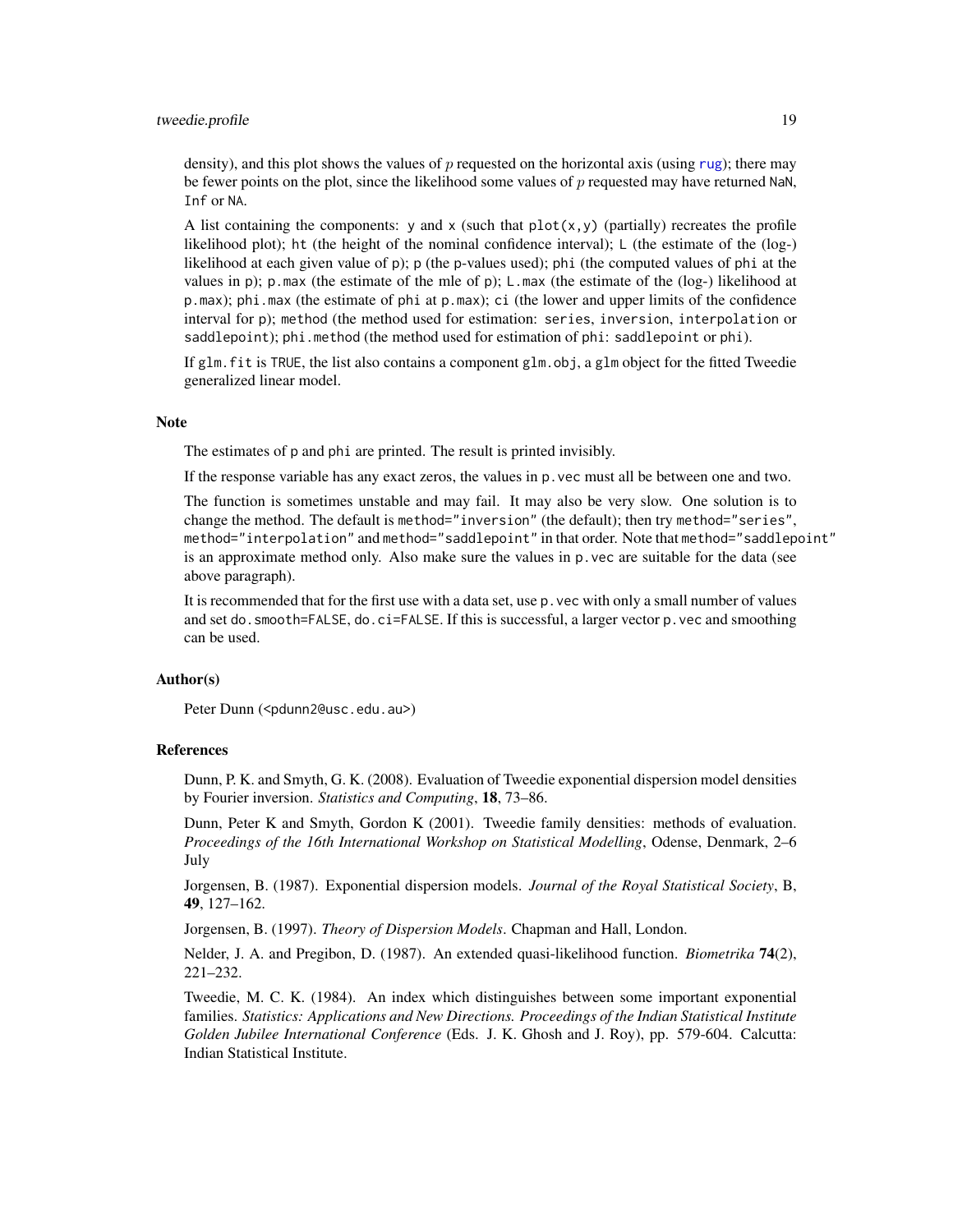#### <span id="page-19-0"></span>See Also

[dtweedie](#page-7-1), [dtweedie.saddle](#page-5-1), [tweedie](#page-0-0)

#### Examples

```
library(statmod) # Needed to use tweedie.profile
# Generate some fictitious data
test.data <- rgamma(n=200, scale=1, shape=1)
# The gamma is a Tweedie distribution with power=2;
# let's see if p=2 is suggested by tweedie.profile:
## Not run:
out <- tweedie.profile( test.data ~ 1,
p.vec=seq(1.5, 2.5, by=0.2) )
out$p.max
out$ci
```
## End(Not run)